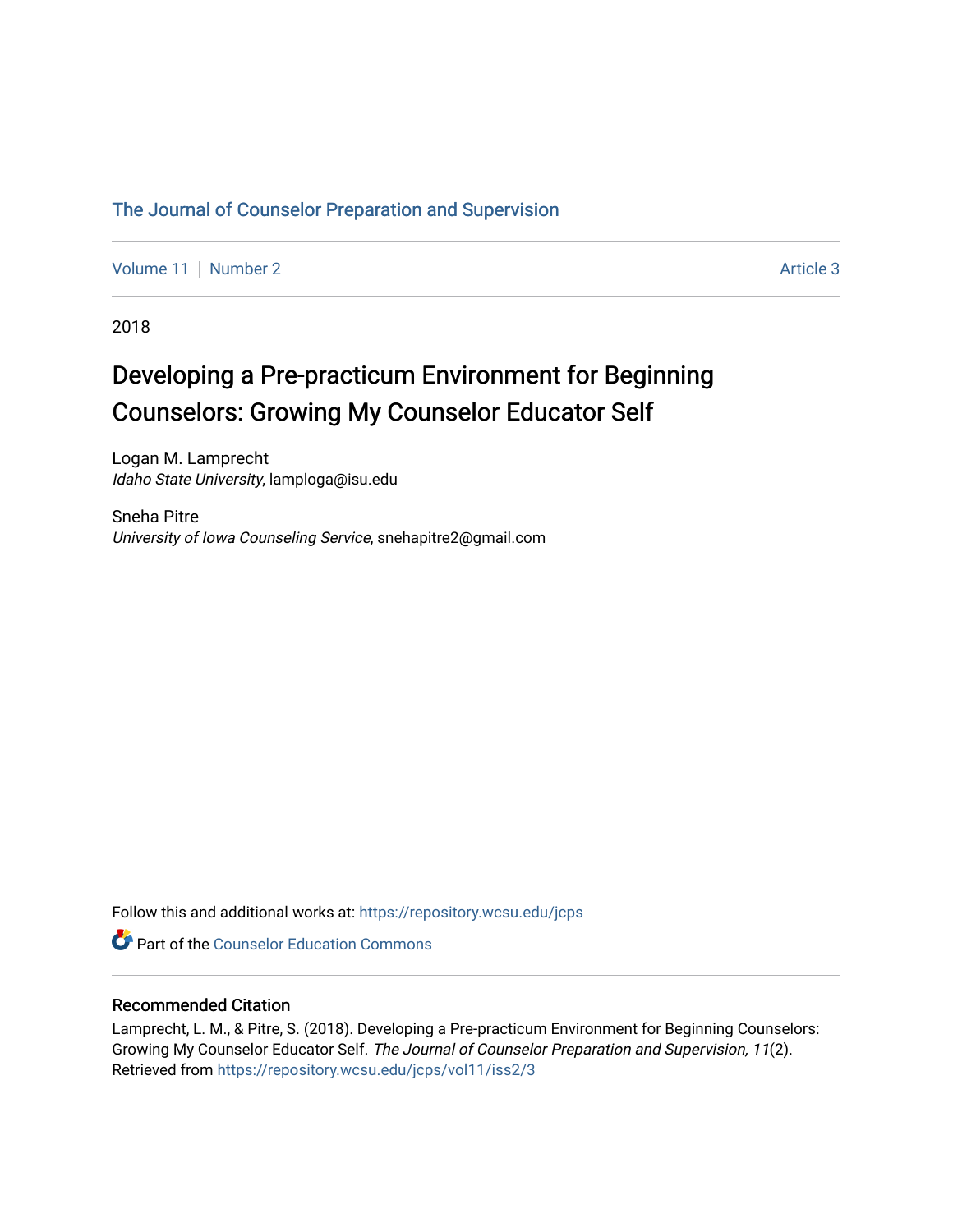### Developing a Pre-practicum Environment for Beginning Counselors: Growing My Counselor Educator Self

#### Abstract

This paper is a narrative of the challenges experienced as a faculty member in an attempt to transform the existing educational model for how school and clinical mental health counselors are trained to enter field-based clinical experiences with students and clients. The author shares the pre-practicum laboratory training as an important step towards the growth of a counselor both personally and professionally. The laboratory training addresses aspects of student anxiety and self-efficacy with relation to live supervision with use of technology, nature of feedback, reflective journaling, reflective teams, and process group experiences as pedagogical adjuncts to enhance the training and developmental needs of beginning counseling students.

#### Keywords

pre-practicum, counselor self-efficacy, supervision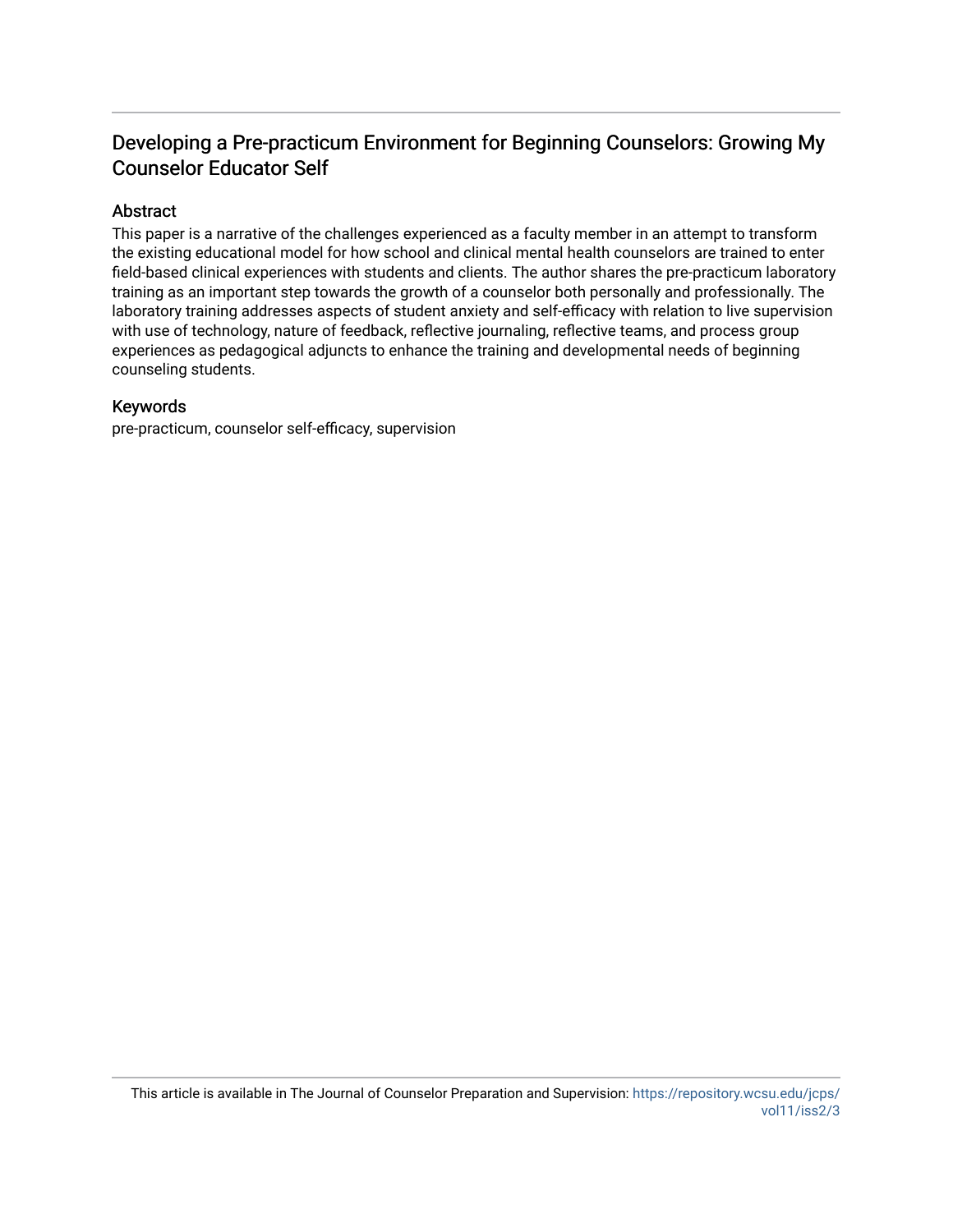# Developing a Pre-practicum Environment for Beginning Counselors: Growing My

#### Counselor Educator Self

This paper is a personal narrative of some of the challenges I experienced as a new faculty member in a counselor education program as I attempted design a researchinformed, experiential training environment for new counseling students. Additionally, I hope to provide counselor educators with tentative scaffolding regarding the construction and implementation of an intensive, experiential based model that can assist students in developing increased confidence with skill acquisition, effective and timely use of culturally appropriate interventions with clients, awareness of relationship factors, increased self-efficacy, and an enhanced capacity to receive and integrate supervisory feedback to inform the counseling process.

During my master's training, I was exposed to a pre-practicum model of counselor training that required me to begin working immediately with a peer client while being supervised and observed by a small group of my peers and a doctoral student supervisor (Hackney, 1971; Kagan, 1980). This process was additionally supervised by a faculty member. Counseling sessions were recorded, and I received feedback directly after each interview. I remember experiencing a significant amount of anxiety due to feelings of incompetence. Participating in counseling practice sessions, viewing recorded work, and observing peers practicing counseling skills while receiving various forms of supervision encouraged critical reflection and increased my capacity to confidently counsel another person. I knew that I could help clients and had enough of a solid base of therapeutic skills that I could be present with clients. The pre-practicum experience was a defining educational landmark in my personal and professional life as a counselor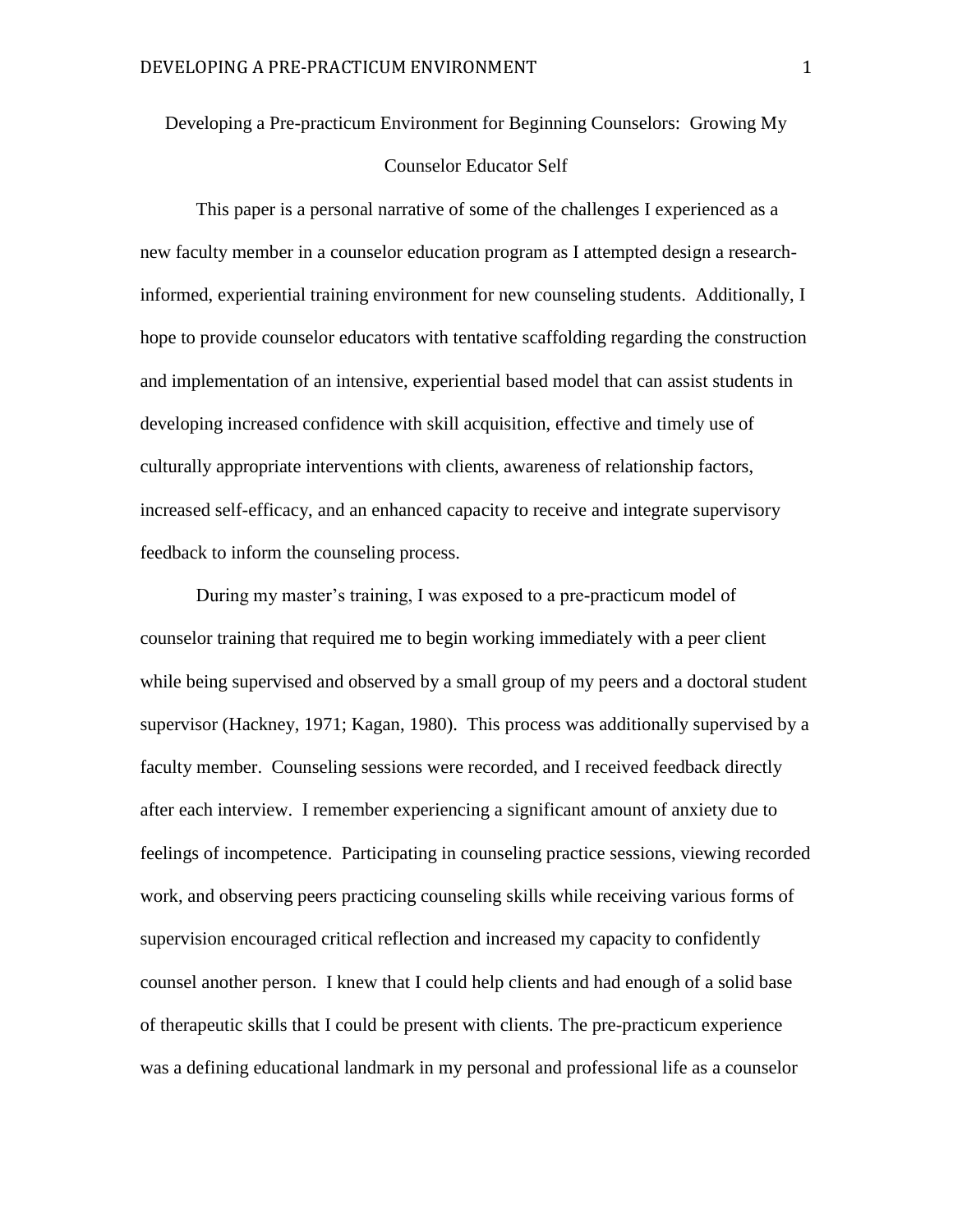and educator. Research in the field of counselor education supports the use of training environments that provide students with practice environments supported by various forms of technology enhanced supervision methods (Buono, Vellendahl, Guth, & Dandeneau, 2011; Marino et al., 2015; Moody, Kostohryz & Vereen, 2014).

During my doctoral experiences, I had opportunities to teach a beginning counseling techniques course as a part of my teaching assistantship. I was surprised to find out that a number of counselor education programs use a model of one or two instructors that focus on a lecture format while providing class time for experiential practice with a wide range of technologically-enhanced supervisory methods (ACA-ACES Syllabus Clearinghouse, 2015; Lauka, McCarthy, & Carter, 2014; Marino et al., 2015). I found this educational context to miss important components of counselor development that were vital for preparing counselors to work with clients in the field. I continued teaching the course, discussing the various micro-skills and providing activities to stimulate application, while watching student tapes in isolation and handwriting feedback in a narrative fashion onto their transcripts. I sensed there was a facilitative process that could enhance their educational experience, but I did not have the resources to create this experience. One of my primary goals when accepting a teaching position was to determine whether the program would support my interests in this model.

As a new counselor educator, my first teaching assignment was to co-teach the Counseling Laboratory course, where students were exposed in lecture format to the micro-skills model (MacCluskie, 2010), including active listening, attending, paraphrasing and more advanced working stage skills such as reflecting meaning, confrontation and interruption. Time was provided at the conclusion of each class for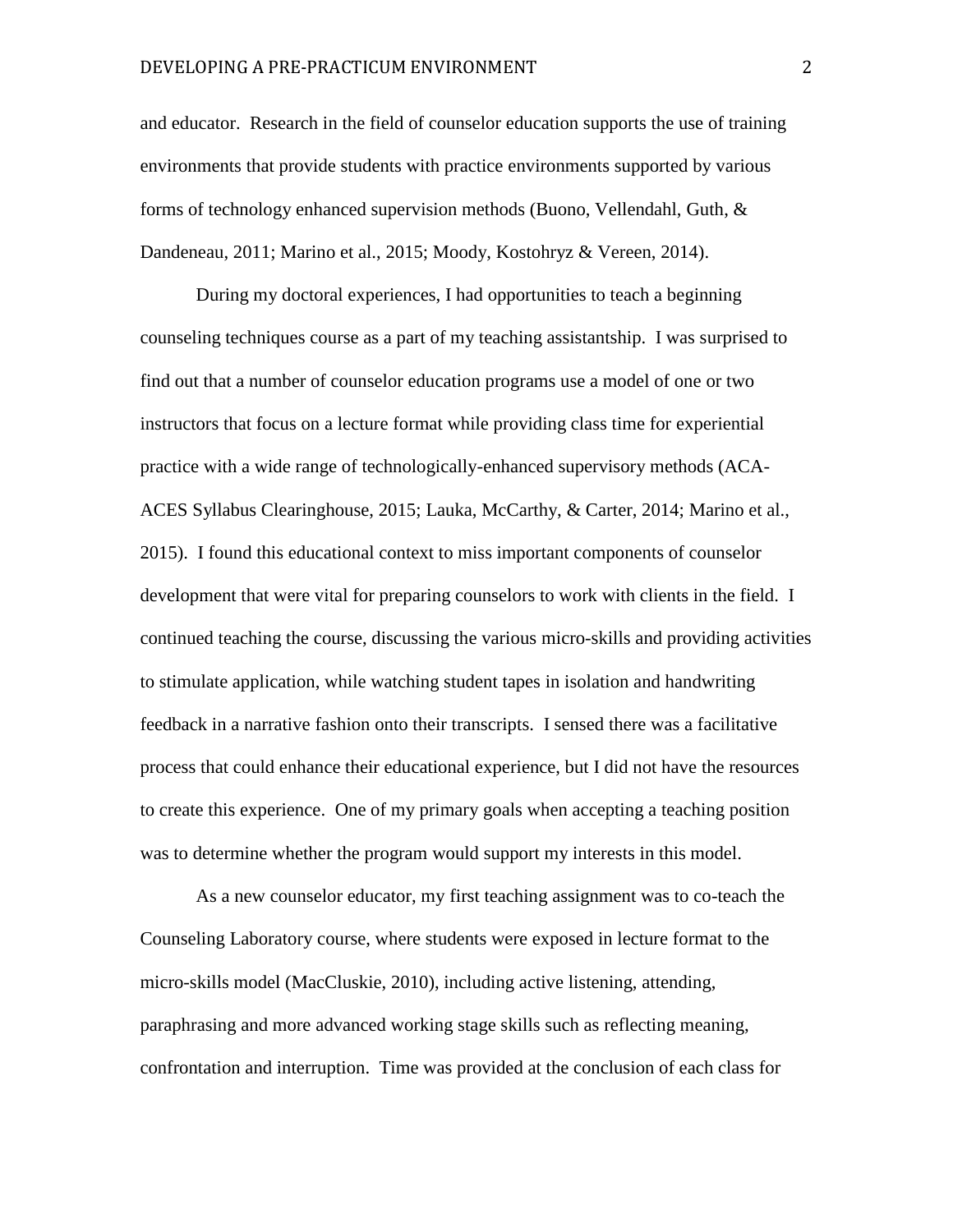students to work in small breakout groups in the classroom and practice each of the skills while receiving peer feedback from an observer. I quickly recognized that I was not able to effectively supervise individual students as they practice relationship skills.

After a few weeks into the semester, I gained access to a room in another building on campus that had a one-way mirror and microphones that transferred the communications to an observation room. We spent the remaining part of our semester in this area. Students took turns practicing with a peer, while I observed through the oneway mirror with students in the class and provided alternative statements as well as underlined appropriate counselor behaviors. I requested feedback from observing students and at the conclusion of practice sessions, we processed with the counseling students and provided constructive feedback. In a short period of time, the students began sharing real material from their lives and appeared to benefit, both personally and professionally from the supervision and counseling interventions that were being displayed during each counseling session. The cohesiveness and trust in the group also began to mature in a manner that supported deeper levels of feedback processes. Due to the complex nature of student/peer relationships (dual roles), a significant amount of time is spent at the beginning of the course to define and stress the importance of confidentiality as a result of students sharing personal material in role-play counseling scenarios. Students are afforded the opportunity to present artificial scenarios or to identify an area from their personal life that is not currently causing distress.

As I prepared for the next semester, I purchased two-way radios and earpieces to facilitate communication between practicing students and supervising faculty in order to demonstrate how to use specific skills in an immediate fashion. The majority of students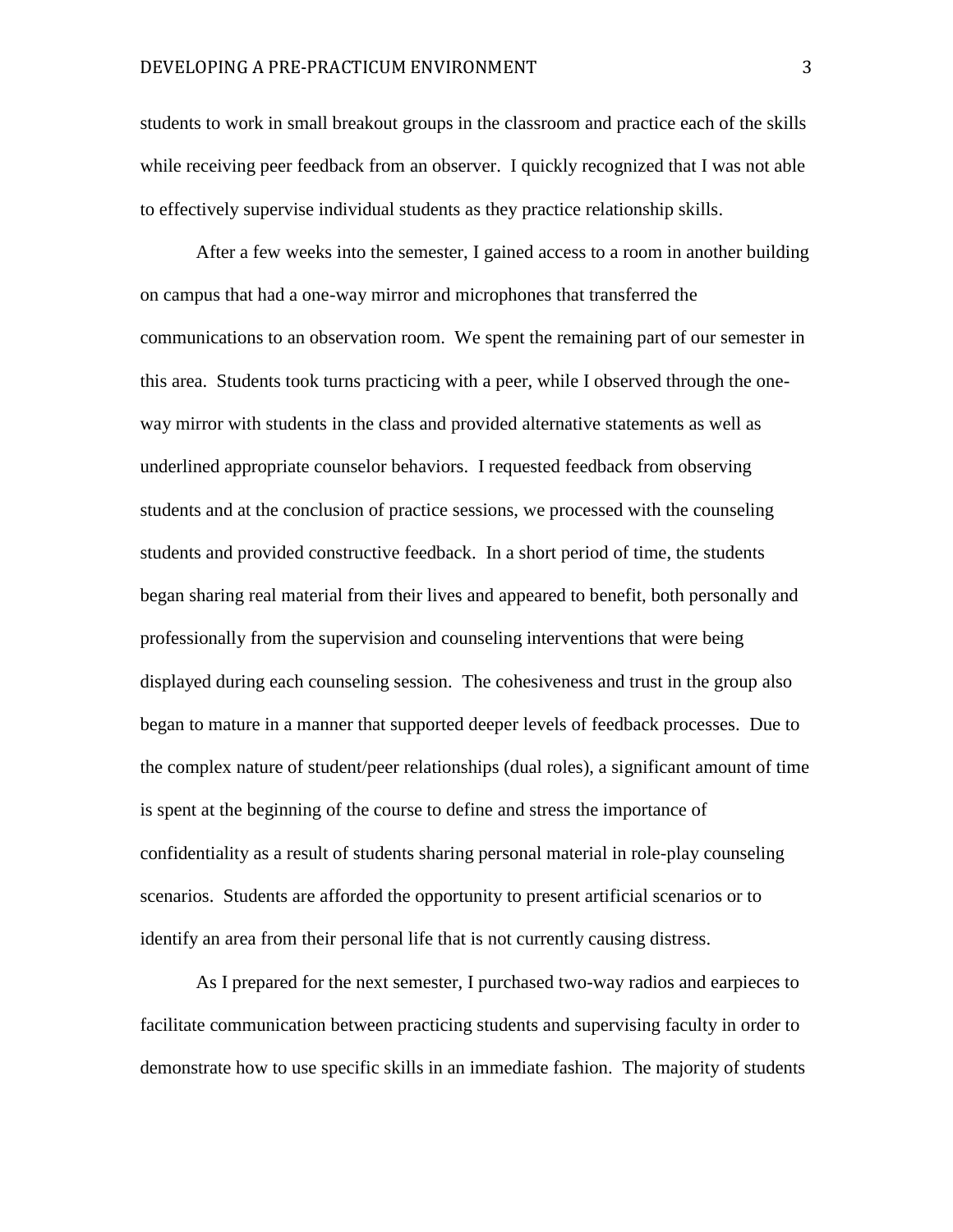found the bug-in-the-ear equipment to enhance their counseling experience and while anxious to "try it out," reported afterward that it enhanced practicing sessions.

During this time I also trained counseling doctoral students in providing supervision and facilitating the feedback process with students. With the addition of graduate student volunteers, I was able to have small groups of students who worked with one another throughout the semester, which afforded students access to increased opportunities to practice and receive feedback, while I monitored the process and provided feedback in a variety of formats, including live supervision, face to face, reflecting teams, and interpersonal process recall (Andersen, 1991; Bernard & Goodyear, 2009; Buono, et al., 2011; Chapman et al., 2011; Goodman, Brady, Duffy, Scott,  $\&$ Pollard, 2008; Kagan, 1980; Kline et al., 1997; Klitzke & Lombardo, 1991; Miller, Miller, & Evans, 2002; Monk & Winslade, 2000). After each class meeting, I would facilitate a small supervisory group to discuss the needs of the supervising students.

During this time, I began writing proposals to utilize my start-up funds as a new faculty member, which provided me with TV monitors, high definition cameras, digital recorders and updated sound and microphone equipment. These proposals were subsequently funded, consequently supporting the construction of three technologyenhanced laboratory environments consistent with 65% of CACREP accredited counselor education programs (Lauka et al., 2014). Additionally, monies were allocated to doctoral students who completed the course with me previously to utilize their services in the course while working under my supervision. The training clinic consisted of three designated classroom laboratories that now serve as intensive learning environments for students to practice and record their sessions while working under supervision.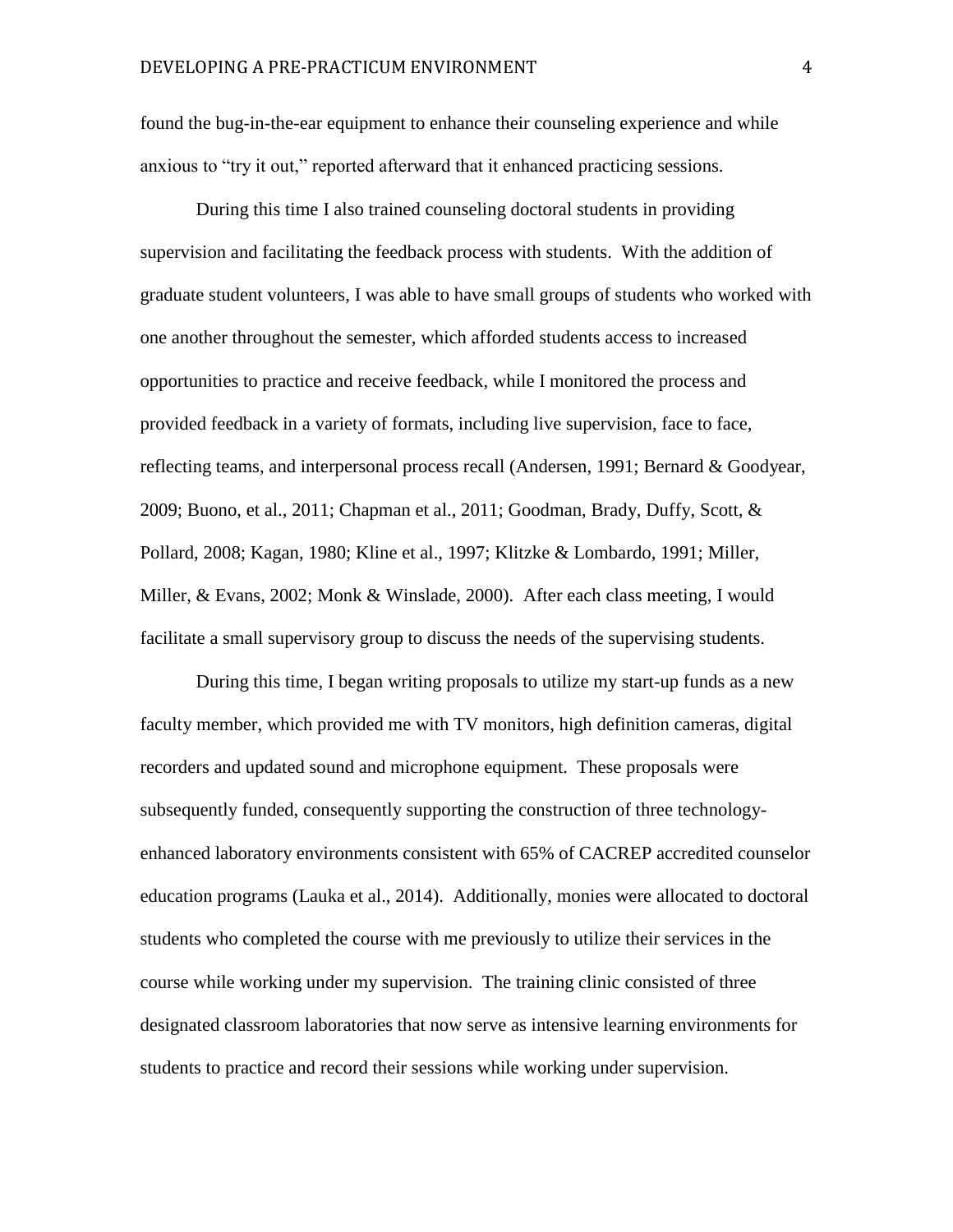The classroom was transformed into an engaged and participatory environment for personal and professional discovery and students and teachers became involved in a collaborative effort to promote and encourage discovery and to support students in developing a solid understanding of skill implementation to prepare them to work confidently with clients during practicum and internship field experiences. The laboratory environment can assist students in navigating challenges that can interfere with development while developing confidence in an array of therapeutic modalities (Bandura, 1977; Barbee, Scherer, & Combs, 2003).

One additional challenge with respect to the development and implementation of a technology enhanced laboratory training environment was assisting my colleagues in understanding its utility and how to promote and monitor student development with respect to counseling skills and interpersonal competencies in a dynamic learning setting that involves technology and group supervision. Over time, this model of training was integrated into the counseling program, paving the way for the development of a counseling clinic staffed by counseling internship students that provide supervised mental health services to undergraduate students and community members.

While there are many unique student-learning objectives that emerge for the students in the course due to context and cultural factors, with the assistance of program faculty, students were evaluated on nine standards of performance, which are delineated in a supervisory artifact I co-created with my faculty colleague, Dr. Kathryn MacCluskie, "Counseling Student Interpersonal Competencies" (see Appendix A). Students are evaluated regularly across each of these domains of interpersonal competence, beginning in the pre-practicum course. Students must receive a satisfactory grade of 2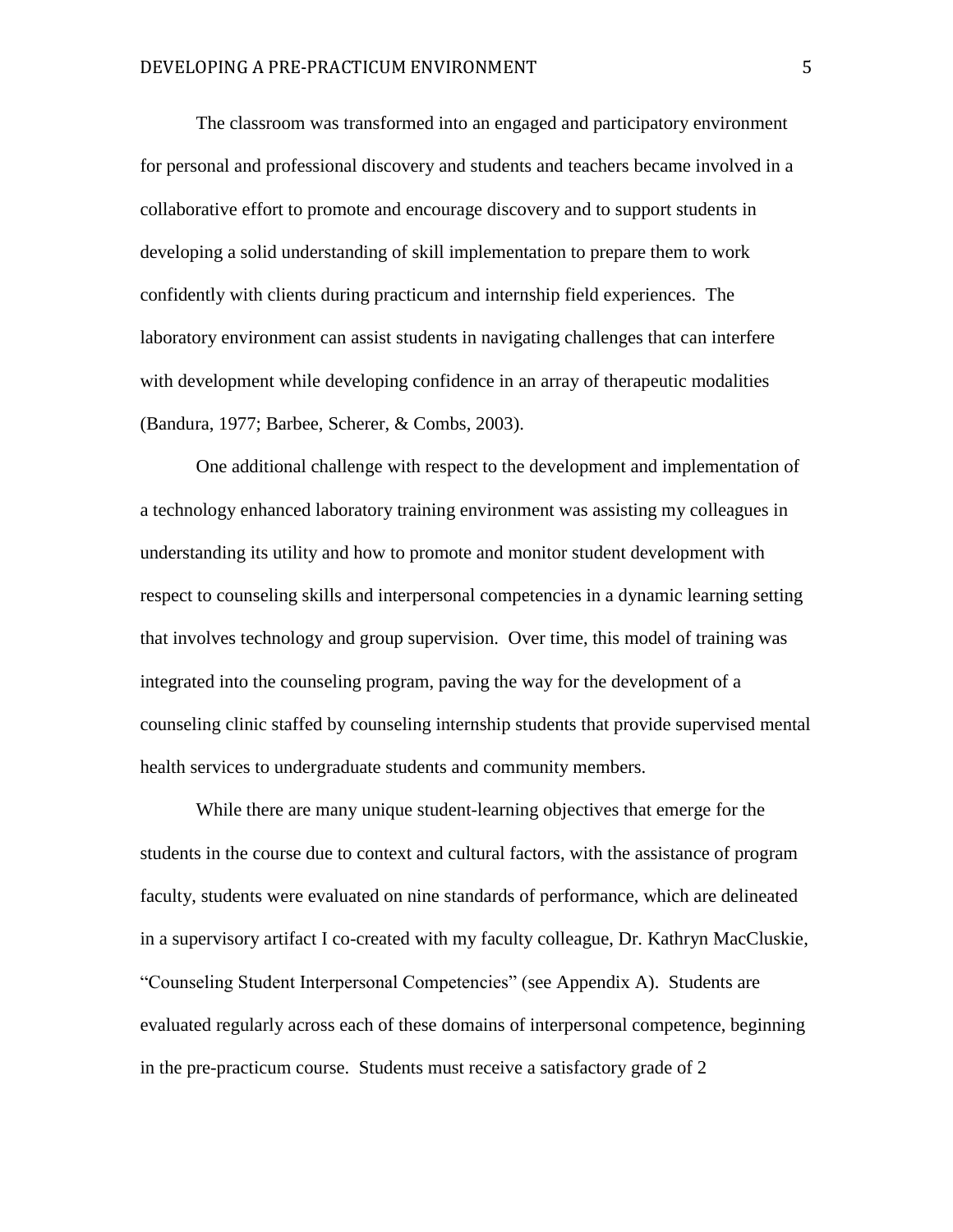("acceptable") on a scale of 0 ("not acceptable") to 3 ("exceeds expectations") in each domain in order to progress in the program. Students receive opportunities to remediate any problem areas in response to formative, supervisory feedback. With the focus to help enhance students' self-efficacy and learning, the rest of the article focuses on the specific laboratory experience that can be generalized within other settings.

#### **Prepracticum Laboratory**

The primary goal of the pre-practicum experience is to attend to key developmental concerns that beginning counselors commonly experience (Bradley & Fiorini, 1999; Campbell, 2015; Folkes-Skinner, Elliott, & Wheeler, 2010; Hackney, 1971; Howard, Inman, & Altman, 2006; Johnson et al., 1989; Jordan & Kelly, 2004;; Jordan, 2006; Mattox & Hurt, 1992; Woodard & Lin, 1999; Woodside, Oberman, Cole, & Carruth, 2007), which include (a) significant worries about perceived competence and ability to help others or feelings of diminished/limited self-efficacy, (b) negative experiences with supervision and feedback, (c) navigating stressful and anxious feelings that impact performance, (d) student dependency on a perceived expert for advice and direction, such as a teacher or supervisor, (e) limited self and other awareness, (f) intense focus on self, and (g) difficulties attending to relationship factors. Another important objective of the pre-practicum experience is to provide students with meaningful opportunities to work with peer clients under supervision and to gain confidence in using counseling skills to support clients (Barbee, Scherer, & Combs, 2003; Mariska, 2015). Oftentimes, many students are reluctant to "undress" themselves of interpersonal habits of relatedness and try on new ways of behaving (counseling skills) and relating to others due to fears of being "phony" or feeling "weird" or "silly" (Woodside et al., 2007).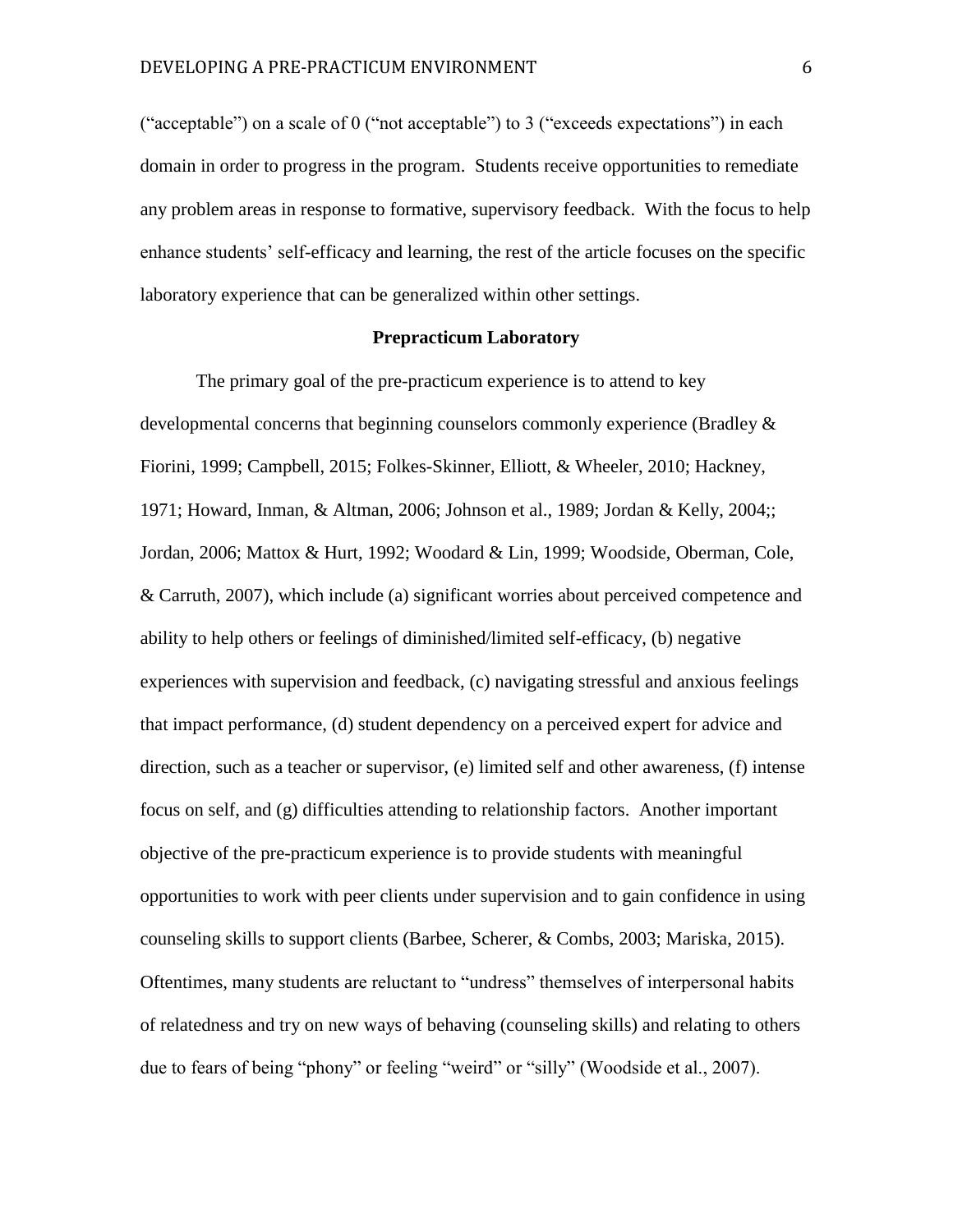Supervising students as they try to implement counseling skills can provide them with unique opportunities to receive feedback about their performance (Barnes, 2004; Daniels & Larson, 2001; Jordan, 1999). Working in small groups with observing peers while a supervisor communicates with the counseling student and the group also provides an instructional climate where vicarious learning enhances each student's development.

A common phenomenon for beginning counseling students when meeting with a real client for the first time is anxiety and feelings of decreased self-efficacy (Howard, Inman & Altman, 2006; Jordan & Kelly, 2004). Woodside, Oberman, Cole and Carruth (2007) noted that early in the process of the beginning counselor's development, students valued conceptual learning but found the most educational value in experiential learning settings. Woodside et al. (2007) examined the experiences of eight students who participated in an experiential pre-practicum environment. Some of the themes generated from this research included the importance students gave to having "actual" counseling experiences and negotiating self-doubt through performance feedback.

Developing an experiential laboratory environment that provides students with varied forms of live supervision upon the point of entry (pre-practicum) shows responsiveness to the breadth of historical and contemporary research in the field of counselor supervision and preparation (Bandura, 1997; Bradley & Fiorini, 1999; Buono et al., 2011; Campbell, 2015; Chapman et al., 2011; Folkes-Skinner et al., 2010; Goodman et al., 2008; Hawley, 2006; Hill et al., 2007; Howard et al., 2006; Jordan, 1999; Lauka et al., 2014; Marino et al., 2015; Miller et al., 2002; Moody et al., 2014; Shapiro & Gust, 1974; Smith, Mead & Kinsella, 1998). While the creation of technology-enhanced pre-practicum laboratories are used in the many counselor preparatory programs (Lauka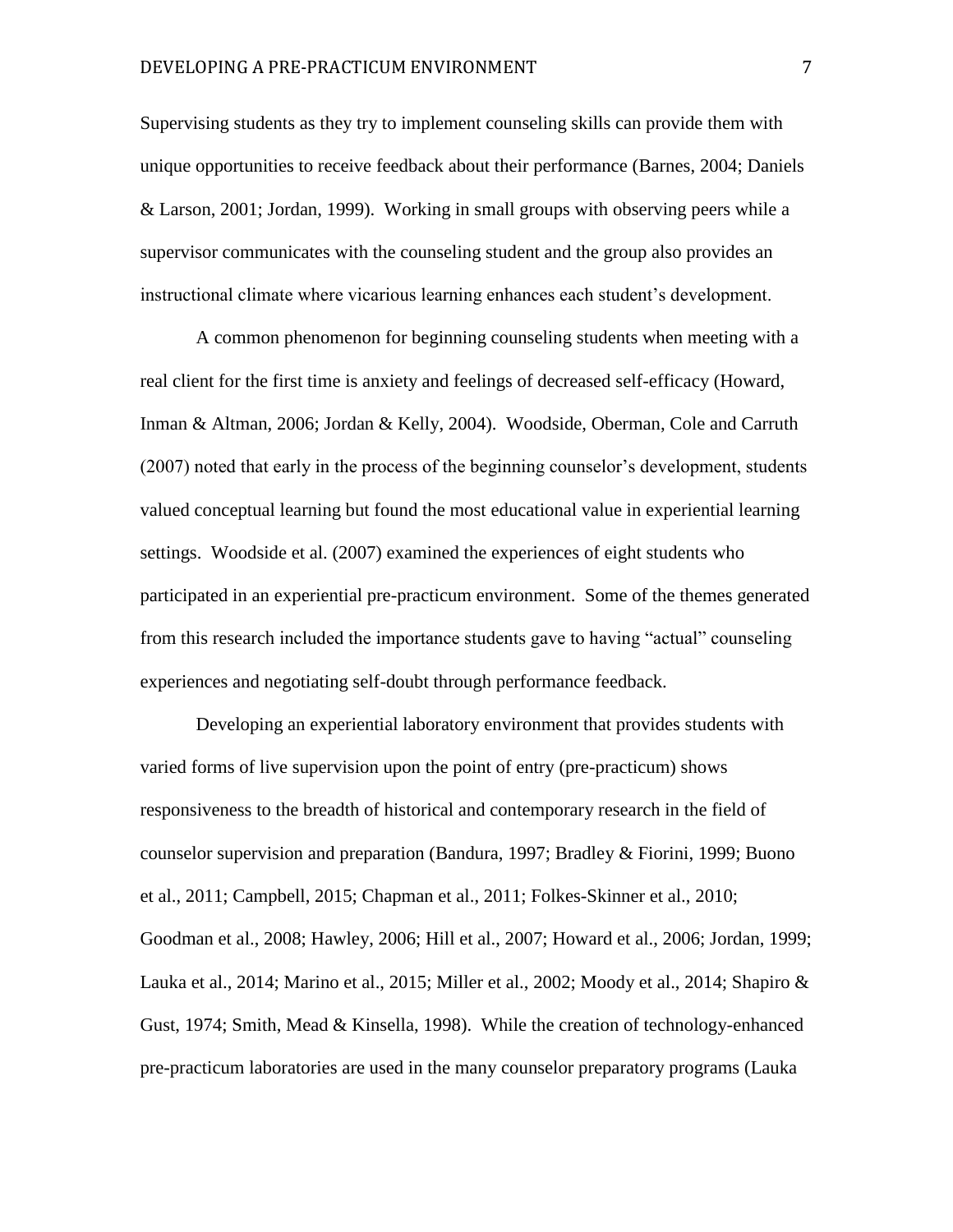et al., 2014), the bulk of the research on the impact of live supervision on counselor student development underlines the correlation between live supervision and counseling student anxiety (Barbee et al., 2003; Cashwell & Dooley, 2001; Fernando & Hulse-Killacky, 2005; Johnson et al., 1989; Jordan, 1999; Mauzey et al., 2001; Schauer et al., 1985; Tang et al., 2004).

Student anxiety is a commonly reported concern during beginning counselor preparatory experiences and often mitigates performance, including perseveration on correct counselor behaviors, difficulties being present for client concerns, and being overly self-critical (Birk & Mahalik, 1996; Costa, 1994; Daniels & Larson, 2001; Fernando & Hulse-Killacky, 2005; Hill et al., 2007; Jordan & Kelly, 2004; Mauzey, Harris, & Trusty, 2001; Ronnestad & Skovholt, 1993; Schauer, Seymour, & Green, 1985; Woodside, Oberman, Cole, & Carruth, 2007). In the proposed pre-practicum setting, students receive weekly opportunities to perform counseling skills in front of a small group of their peers and observe one another's practice sessions. Due to persistent and frequent exposure to this practicing environment, the experience of performing counseling skills becomes less threatening and is conceptualized as a vehicle for developing confidence (Costa, 1994; Daniels & Larson, 2001; Folkes-Skinner et al., 2010). Drawing from earlier counselor education models of pre-practicum that involve live supervision and small group practice settings (Daniels & Larson, 2001), students take turns making mistakes and doing things well and become teammates, supporting and encouraging each other with constructive feedback. The course also includes a small group experience (Kline et al., 1997) which enables students to connect through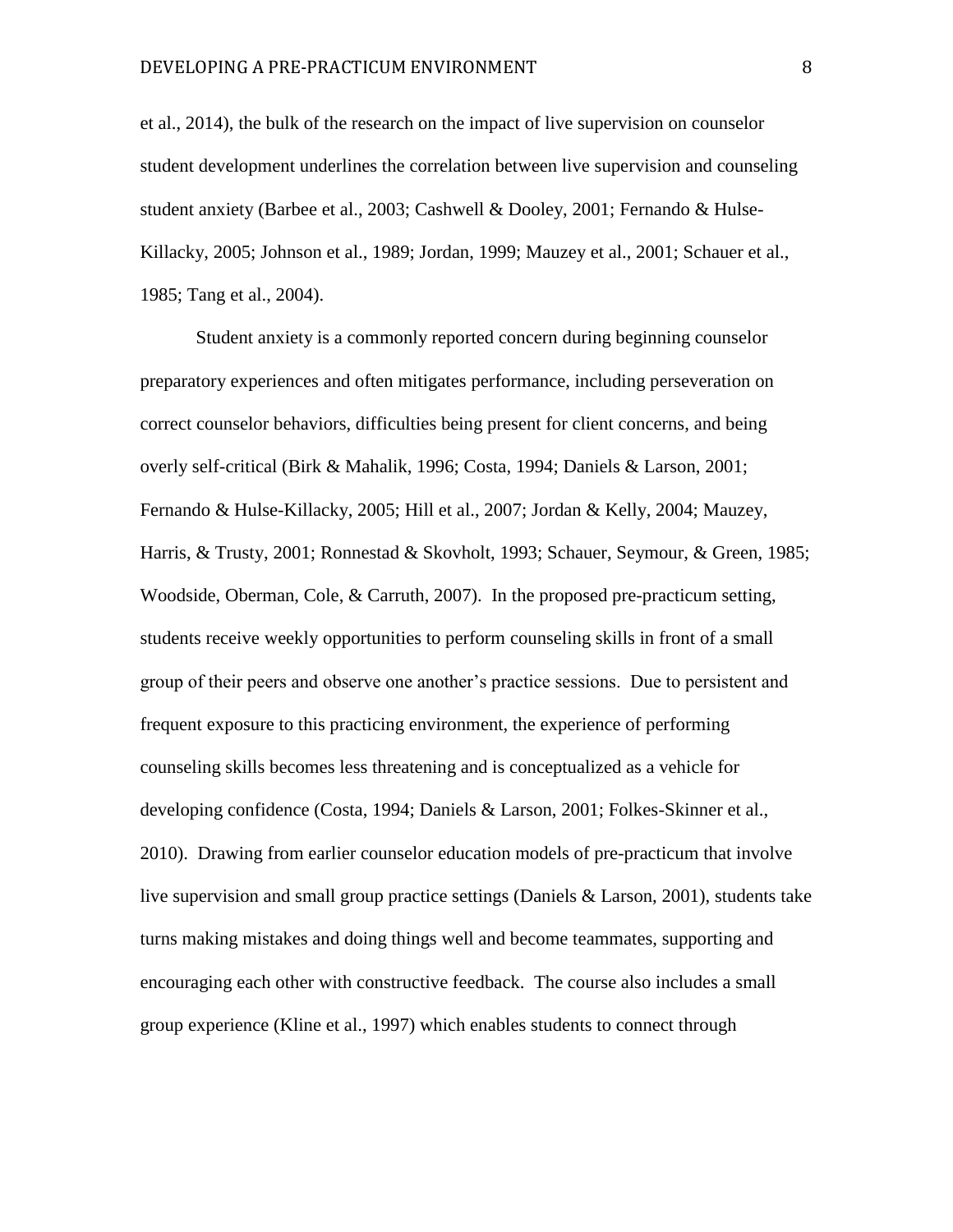expression of feelings, such as self-doubt and difficulties feeling comfortable in the counselor chair and display counseling skills in an alternative practicing environment.

Costa (1994) articulated that a vital part of setting up a training environment that includes live supervision is explicitly prescribing a clear training contract that includes specific and clear standards for student performance while interacting with peer-clients in the live supervisory environment. Students are also instructed on methods for providing peer feedback during group practice sessions and are also supported in developing concise, measurable goals to promote clinical development.

Other pedagogical interventions include reminding students about the importance of making mistakes, demonstrating and modeling relationship/facilitative conditions, including empathy and genuineness, and focusing on student strengths. The willingness to try out the counseling skills is celebrated in the supervisory component of the course. Another important part of the process is balancing the appropriate amount of student independence and autonomy with supervisory feedback. At the beginning of the course, students will typically want to depend on the supervisor for the "right" interventions (Howard et al., 2006). While this is a natural output of practicing new behaviors, as a supervisor, I emphasize what students appear to be doing well and encourage them to come up with solutions while providing targeted feedback correlated with their goals. Hackney (1971) suggested the significance of pre-practicum experiences for allowing students to meaningfully participate in an environment of ongoing consultation regarding skill development and to provide access to activities that nurture confidence.

A critical component of encouraging counselor development is monitoring the quantity and quality of performance feedback (Bandura, 1997; Daniels & Larson, 2001).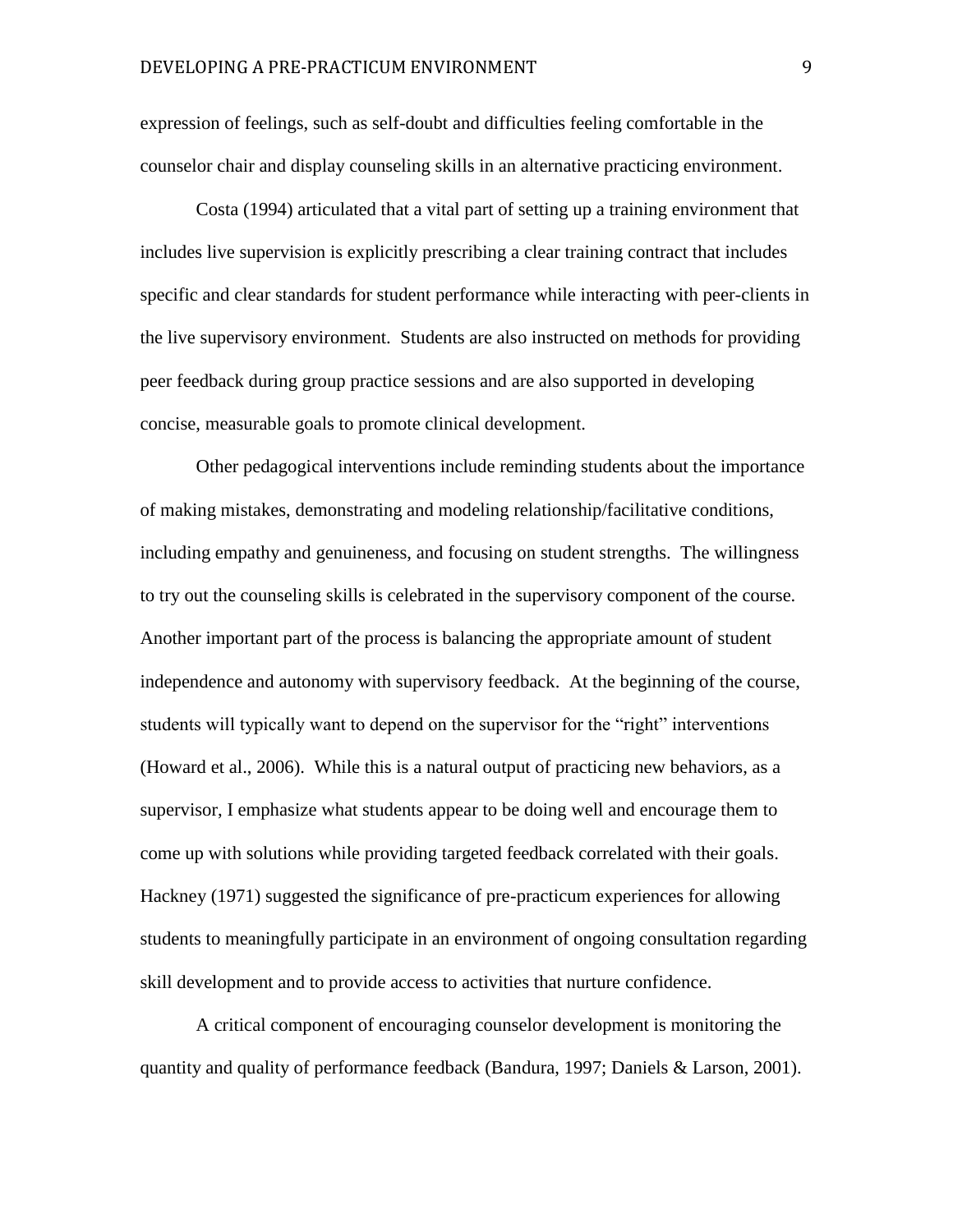Daniels and Larson (2001) explained that new counseling students are frequently dependent on feedback from supervising instructors and peers in order to self-assess performance. Corrective, supervisory feedback must be tempered heavily with positive, encouraging forms of feedback in order to moderate anxious feelings and enhance initial feelings of student efficacy (Daniels & Larson, 2001). Students are trained to listen and observe closely for the student's willingness to use counseling skills and to self-monitor themselves in a way that shows they are conscious of many aspects of developing therapeutic rapport.

An imperative part of the process of beginning counselor development is the successful negotiation of counseling student self-efficacy. Bandura (1977; 1997) defined self-efficacy as the student's "conviction that one can successfully execute a desired behavior" (p. 193). Counseling student efficacy includes an attempt at a given task (integration of counseling micro-skills into a practice environment with a peer), the quantity or amount of effort applied toward the task (repeated opportunities to practice counseling behaviors in a supervised environment coupled with the task of reviewing practice tapes as homework assignments), and persistence in the face of challenging obstacles. Larson et al., (1992) further indicated that counselor self-efficacy is conceptualized as the counselor's self-appraisal about his or her potentialities to effectively counsel a client in the immediate future. It became clear to me while working with novice students in the counseling laboratory that in order to engender feelings of self-efficacy, there needed to be a strong relationship between student confidence and encouraging performance feedback. It was also imperative to highlight effort at implementing counseling interventions while also giving adequate attention to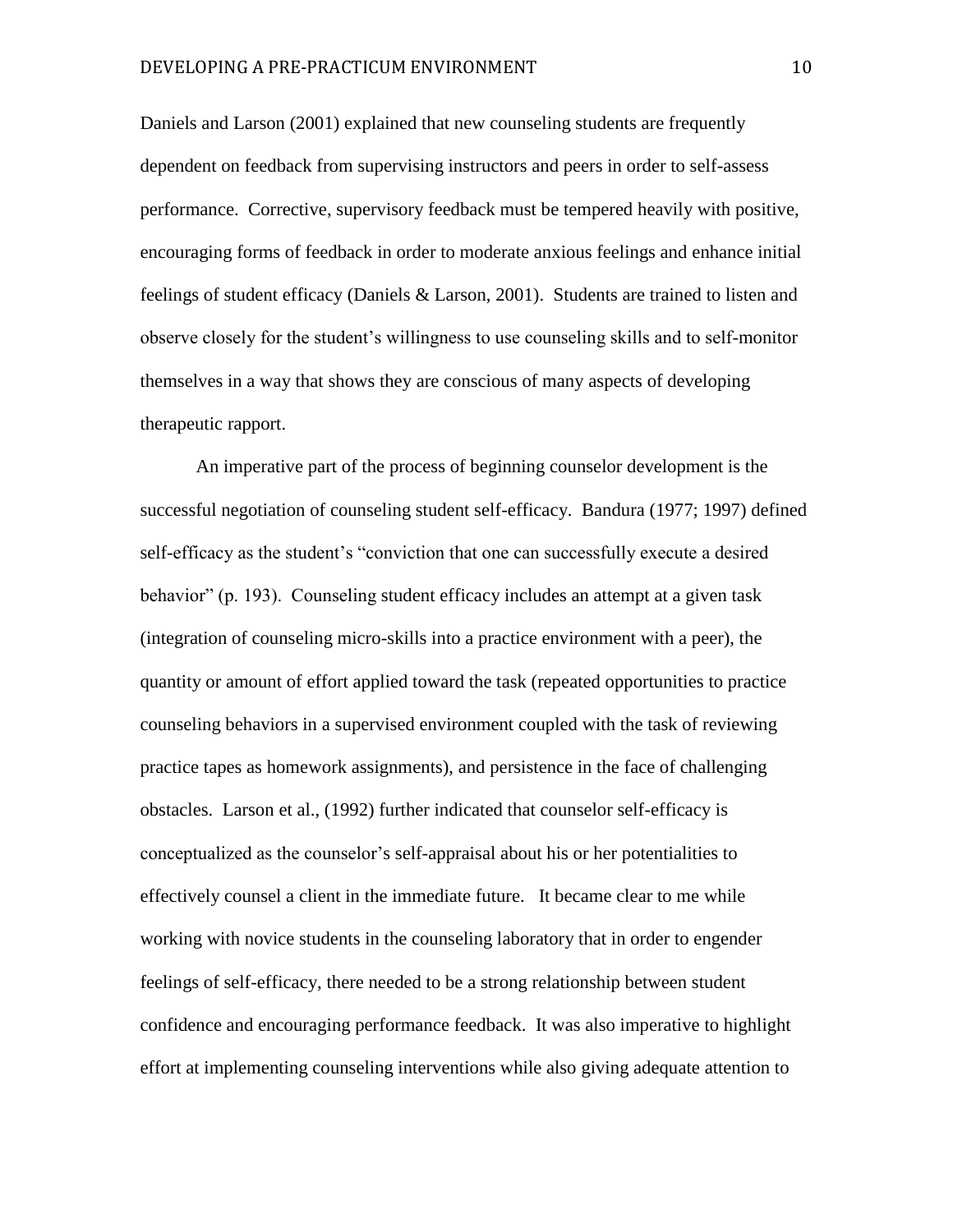the student's unique growth edges. Involving students in the feedback process also provided the practicing counselor with additional points of affirming feedback that tempered student anxiety about participating in practicing sessions. Promoting opportunities for early success with skill integration was a vital task in the laboratory environment for promoting feelings of counselor efficacy (Landis & Young, 1994). To assist students in having opportunities with successful implementation, a variety of supervisory methods were used, including bug-in-the-eye, bug-in-the-ear, and interrupting counseling sessions.

Schauer et al. (1985) explained that beginning counselor anxiety primarily stems from concerns about competence and evaluation. Beginning counselors are primarily motivated by the desire to avoid failure, which can be amplified by the accompanying anxiety that is tied to evaluation by others during counselor preparatory experiences. The impact of observation and the perceived threat of evaluation with respect to counselor performance depends largely on the student's personality factors and existing self/counselor-esteem. While the evaluative component of the practicing environment oftentimes evokes increased anxiety in students during the early stages of pre-practicum, feelings of universality are activated early on after each student has had the opportunity to participate as a counselor and peer-client. As students are encouraged to provide encouraging feedback to their peers, they quickly realize that the evaluative environment is designed to comfort students by encouraging them about areas of strength. What is commonly noted is the importance for students to "dive in" and begin experiencing actual involvement in counseling-related tasks and the byproduct of student confidence when accomplishing the tasks (Tang et al., 2004).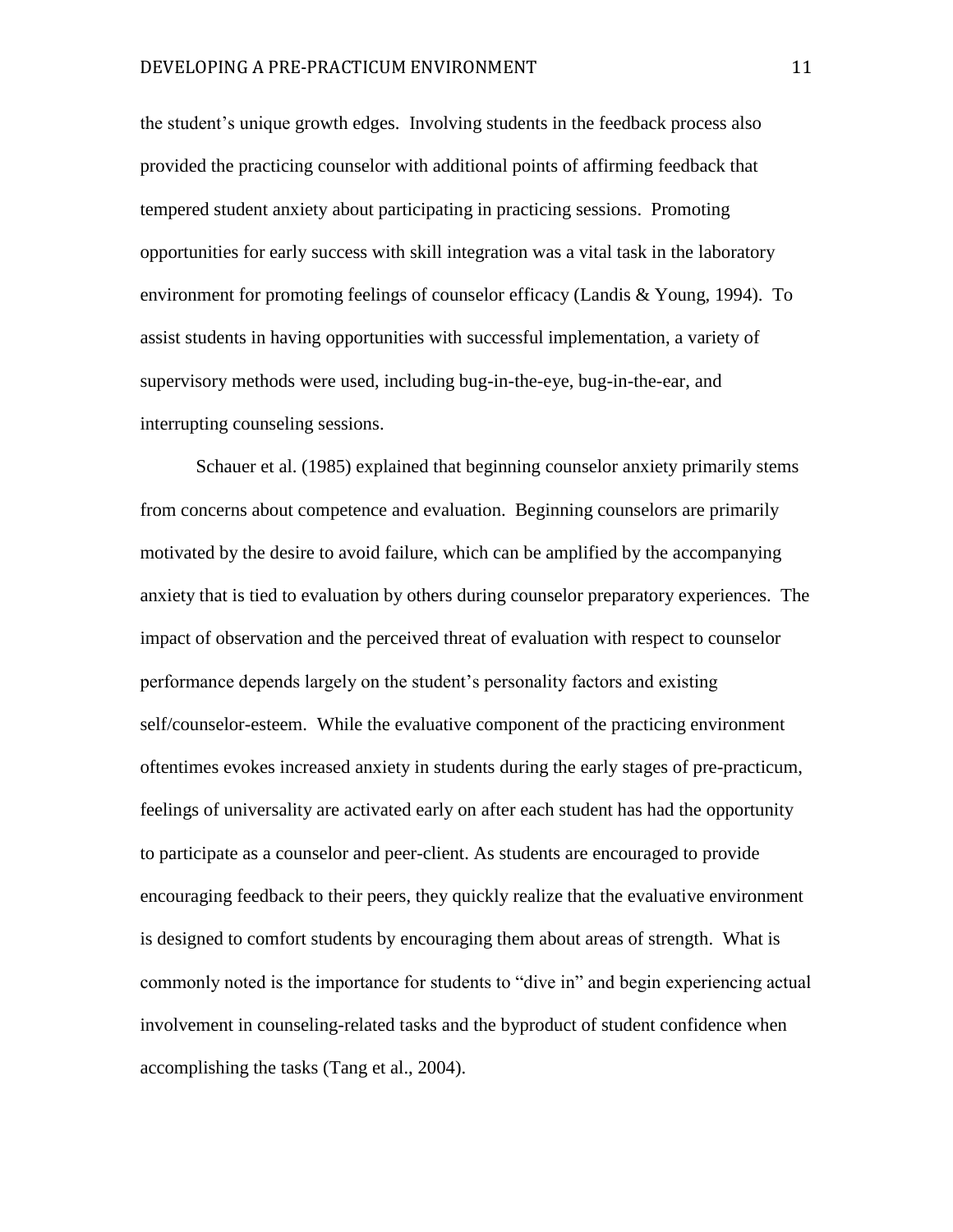In the study conducted by Barbee et al. (2003) regarding pre-practicum service learning, they found that providing field based clinical experiences for beginning counselors early in their development has a significant correlation with student selfefficacy and reduction of anxiety over time. High levels of anxiety can be disruptive to student efficacy and subsequent performance over time (Johnson et al, 1989). It was important to shape a practice setting that could provide students with supported opportunities to mitigate moderate levels of anxiety while trying on new behaviors in a counseling arena. While the laboratory environment does not provide students with experiences of working in a clinical environment with clients presenting with diagnostic issues, it does give students ample opportunities to work with peers who are discussing legitimate concerns while being able to engage in a constant feedback loop.

When students are provided with sustained supervision for counseling behaviors, levels of anxiety are moderated after persistent exposure to supervision in a live-training environment, which can contribute to increased trainee self-efficacy (Birk & Mahalik, 1996; Cashwell & Dooley, 2001). Bradley and Fiorini (1999) additionally found in a national survey of CACREP accredited counseling programs that counseling students who can clearly identify multiple skills and use them confidently in practice with peers before entering field-based practicum experiences through real-life settings are more likely to engage in clinical settings with higher levels of confidence. These findings are supported by research conducted by Hawley (2006) and Howard et al. (2006), highlighting the importance of positive, supervised pre-practicum experiences for counseling students prerequisite to field-based experiences such as practicum and internship. The laboratory environment provides a meaningful practice setting where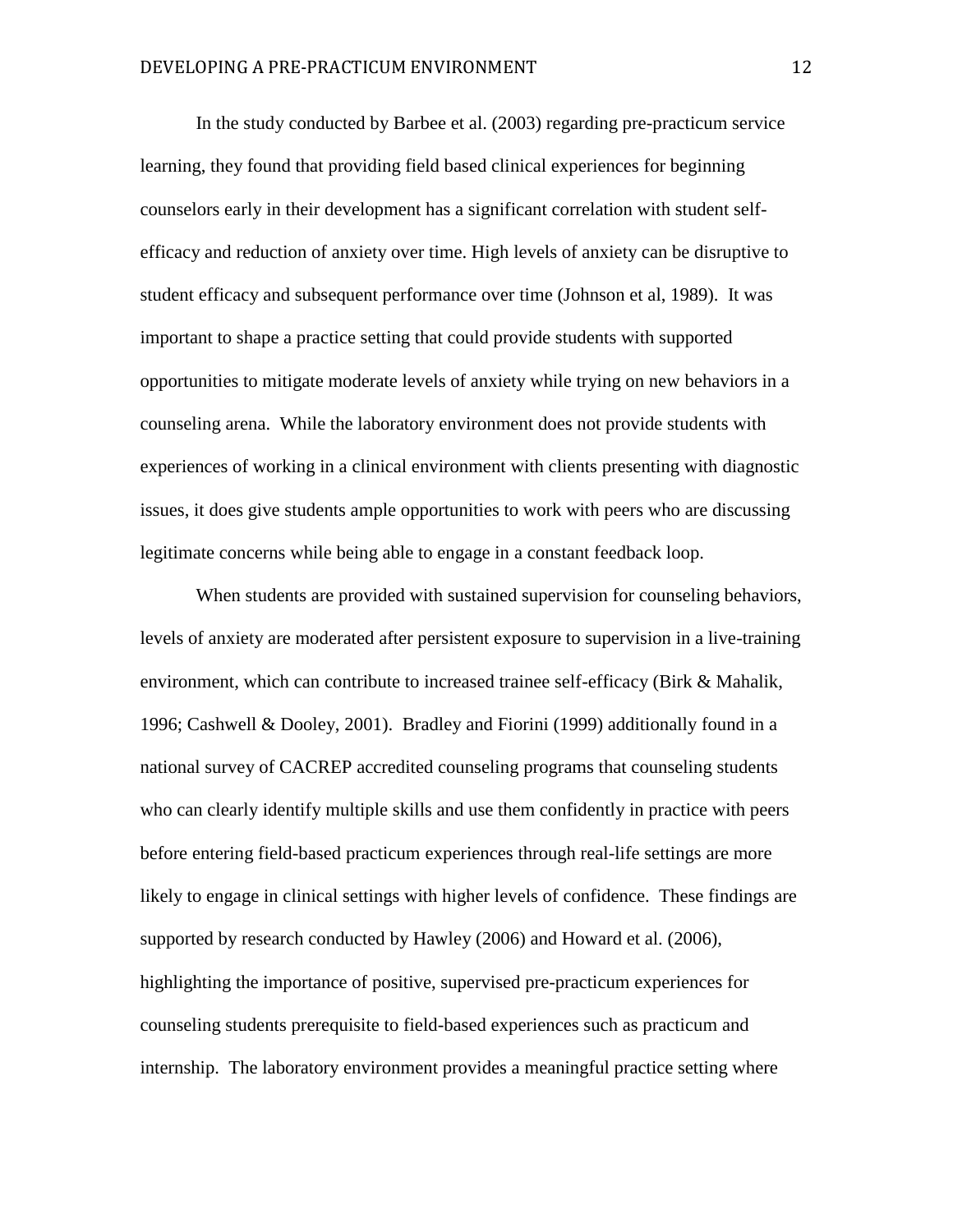students have multiple opportunities to interact with a peer-client, integrate skills learned in the classroom and receive immediate feedback on the impact of said skills.

#### **Pedagogical Design: Laboratory**

The existing literature and recommendations for multiple training experiences to help students become competent counselors was integrated into the pedagogical and practice design of the existing course. There are between 13 to 17 students in each section of the pre-practicum course. The students are divided into three groups of between 4 to 6 students with a supervising graduate assistant who aids in leading the group experience, providing written feedback and facilitating the experiential process. The course instructor spends time with each group, assisting students who are observing with conceptual feedback and providing suggestions, while also supporting the counseling student with two-way radio communications (bug-in-the-ear technology), communicating to counselors via computer prompt (bug-in-the-eye technology) and using reflecting teams and interpersonal process recall.

For each group of students, there is a counseling room and an observation room. In the observation room, there is a control unit, which consists of a large TV monitor (72 inches) for viewing, a camera control device which enables me to zoom in and adjust the tilt of the camera in the counseling room, a 27 inch computer monitor (bug-in-the-eye technology), a digital recorder that enables students to view their work at home and a sound box that enables me to speak with the students while the counselor is working in the practice room.

#### **Reflective Journals**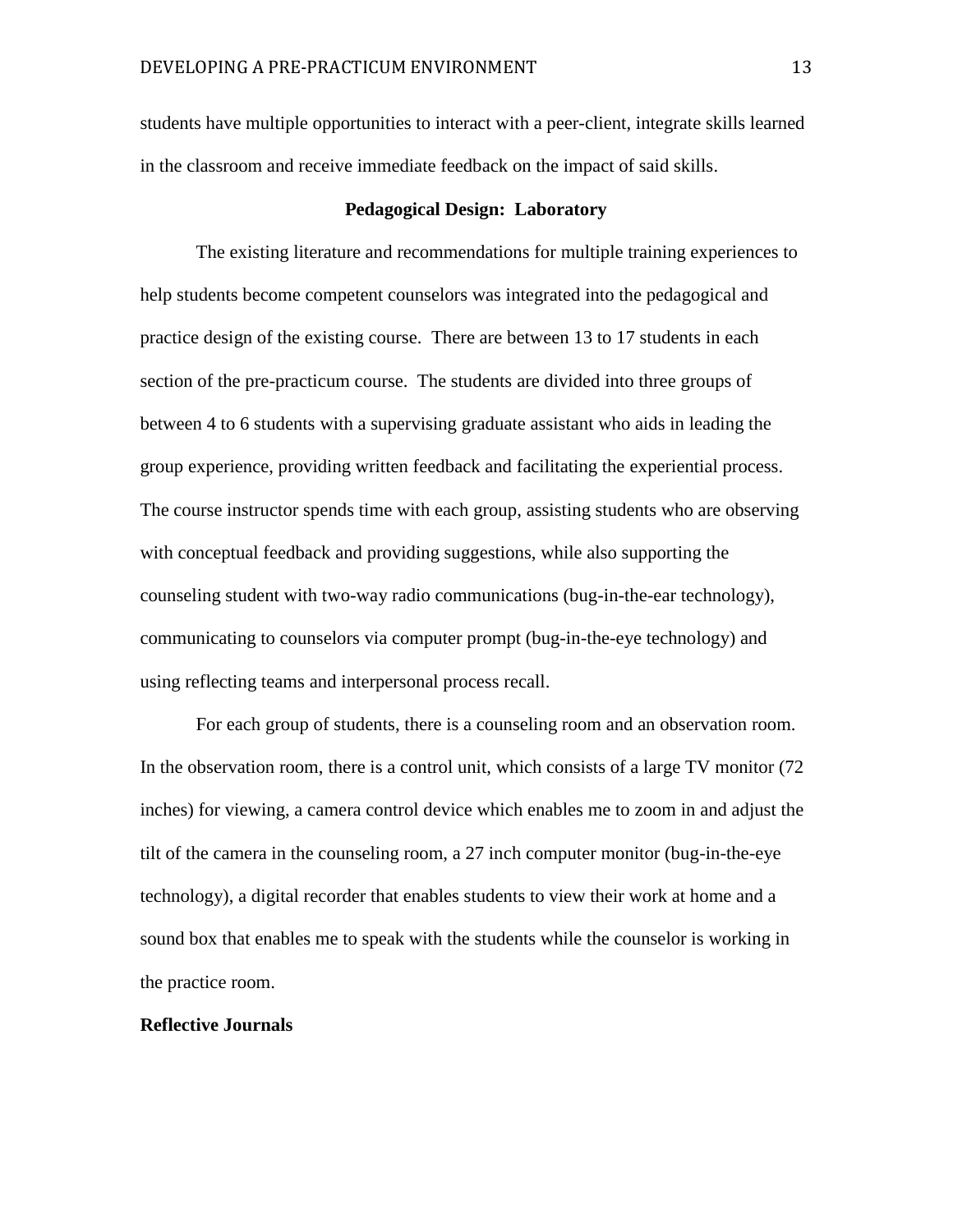Students are provided with a handout that discusses student responsibilities with respect to learning objectives and are asked to tape this to the front of their learning journals, which they write in regularly throughout the semester, utilizing a notebook format. In Hubbs and Brand's (2005) article on integrating reflective journaling into the classroom curriculum, they found that encouraging students to think critically about their learning in a regular fashion in a written format aided students to increase their awareness about their inner dialogue process. This benefit of increased awareness assisted students in making connections between their thoughts, feelings and behaviors. The reflective journal was implemented in the pre-practicum experience to encourage students to focus on their inner process as beginning counselors, which according to Woodard & Lin (1999) is an important experimental learning component that can broaden student perspectives relative to client concerns.

The learning journal additionally provides students with the opportunity to accept an added portion of responsibility for their overall learning experience and invites them to complete the following tasks after viewing the recorded counseling session on their own time: (a) identify between two to three concrete behavioral goals to work on for the next counseling session, which are centered on the feedback they received from previous counseling sessions, (b) reflect in a narrative fashion about their strengths and areas for improvement, (c) reflect on the feedback they received in writing and orally from their supervisor, the instructor of the course and their peers, and (d) identify any countertransference issues. Journaling also offers a neutral context for processing information and can encourage critical thinking, which is an invaluable part of counselor development (Griffith & Frieden, 2000).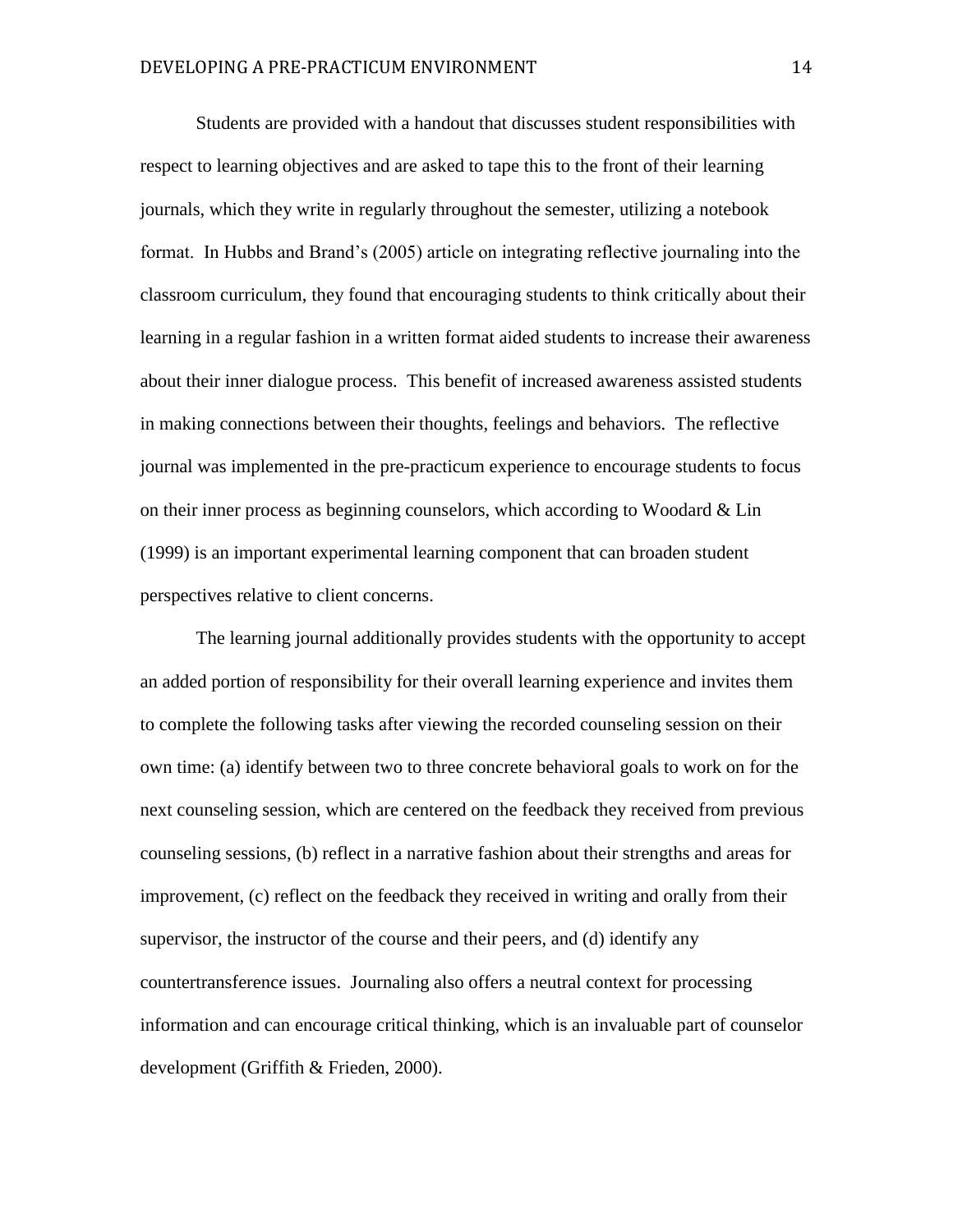#### **Technology-Assisted Live Supervision Modalities**

In Crawford's (1993), Gallant et al. (1991), Jumper (1999), West & Bubenzer (1993), and Goodman's et al. (2008) research regarding the use of bug-in-the-ear technology (BITE) in counselor training, counseling students consistently rated the use of this form of technology as a means of providing immediate supervisory feedback as a significantly effective training intervention that had a positive correlation with enhanced self-efficacy when compared to the exclusive use of post-session review. While students' anxiety levels were not found to decrease in training environments during the initial stages of implementation that employed the bug-in-the-ear equipment, students did appear to favor its' use in order to correct in-session behaviors with supervisor suggestions. In Buono's et al. (2011) review of various models of live supervision, including BITE technology, minimal disruption was reported in addition to improved counseling effectiveness, per student and supervisory self-report. While some research does exist that reports the disruptive nature of bug-in-the-ear technology in the training setting (Mauzey, Harris, & Trusty, 2001; Klitzke & Lombardo, 1991), seeking student feedback about its implementation has been a vital part of its usage in the courses that I teach.

Spivack (1972) also pointed to the increase in demand on the supervisor to provide immediate feedback, engage in counselor's processing, and ultimately shaping a dynamic modality for training beginning counselors. In their research on the impact of training in communication skills in pre-practicum school counselor settings, Mattox and Hurt (1992) found that an intensive, experiential training atmosphere that included access to live supervision aided students in improving areas of verbal communication and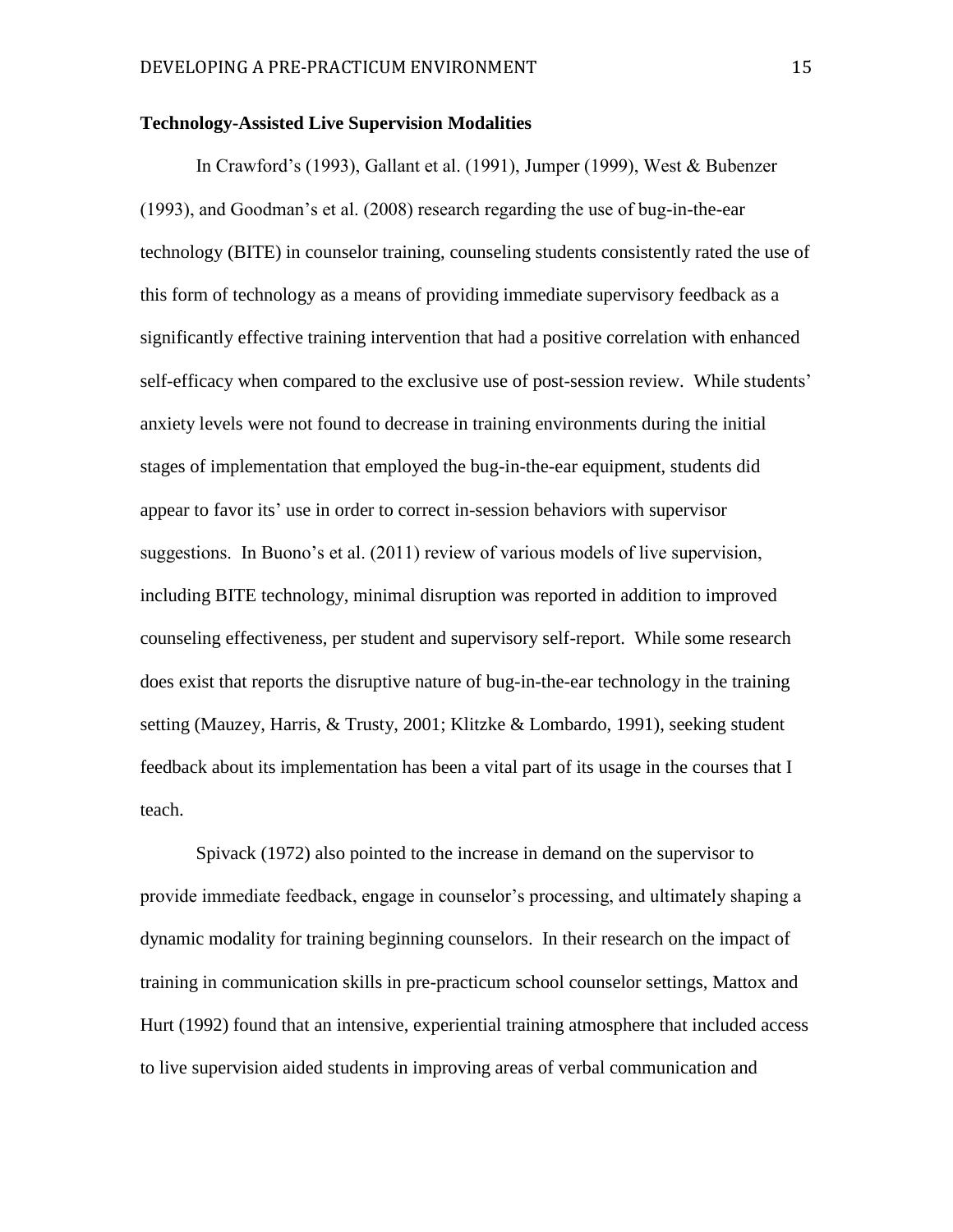paraphrase development, active listening, and the ability to manage difficult client feelings. Bernard and Goodyear (2009), Buono et al. (2011), Chapman et al. (2011), Goodman et al. (2008), Klitzke and Lombardo (1991), and Miller et al. (2002) all examine the effectiveness of live supervision methods, including BITE technology along with bug-in-the-eye (communications sent from a supervisor to the counselor via a computer monitor), suggesting that they allow for clinical expertise to be brought into the immediate practice situation and consequently enhance the supervisory processes. Delayed supervisory review via video or audio recordings often proves to be a less efficient instructional intervention because they limited the supervisor's capacity to assist the student in altering the course of the therapy experience in practice settings (Buono et al., 2011; Marino et al., 2015; Miller et al., 2002; West & Bubenzer, 1993). DeRoma et al. (2007) similarly highlighted the importance of a more direct observational approach as a powerful training modality with beginning counselors. Providing opportunities for students to view their counseling practice via digital recordings is considered an effective way to facilitate learning in addition to direct supervision methods (Moody et al., 2014).

To accommodate for the potential for supervisory technologies to disrupt student development, students begin the semester practicing with a peer on the other side of a one-way mirror before implementing BITE or bug-in-the-eye. During this time, students are closely monitored from an observation room with a small group of their peers. After each student has had the opportunity to practice a couple of times, the technologyenhanced supervision is explained to students, and students are provided the option to choose from the available supervisory methods. Many of the students report that it is very helpful to have suggestions they can use in the moment and seeing how using the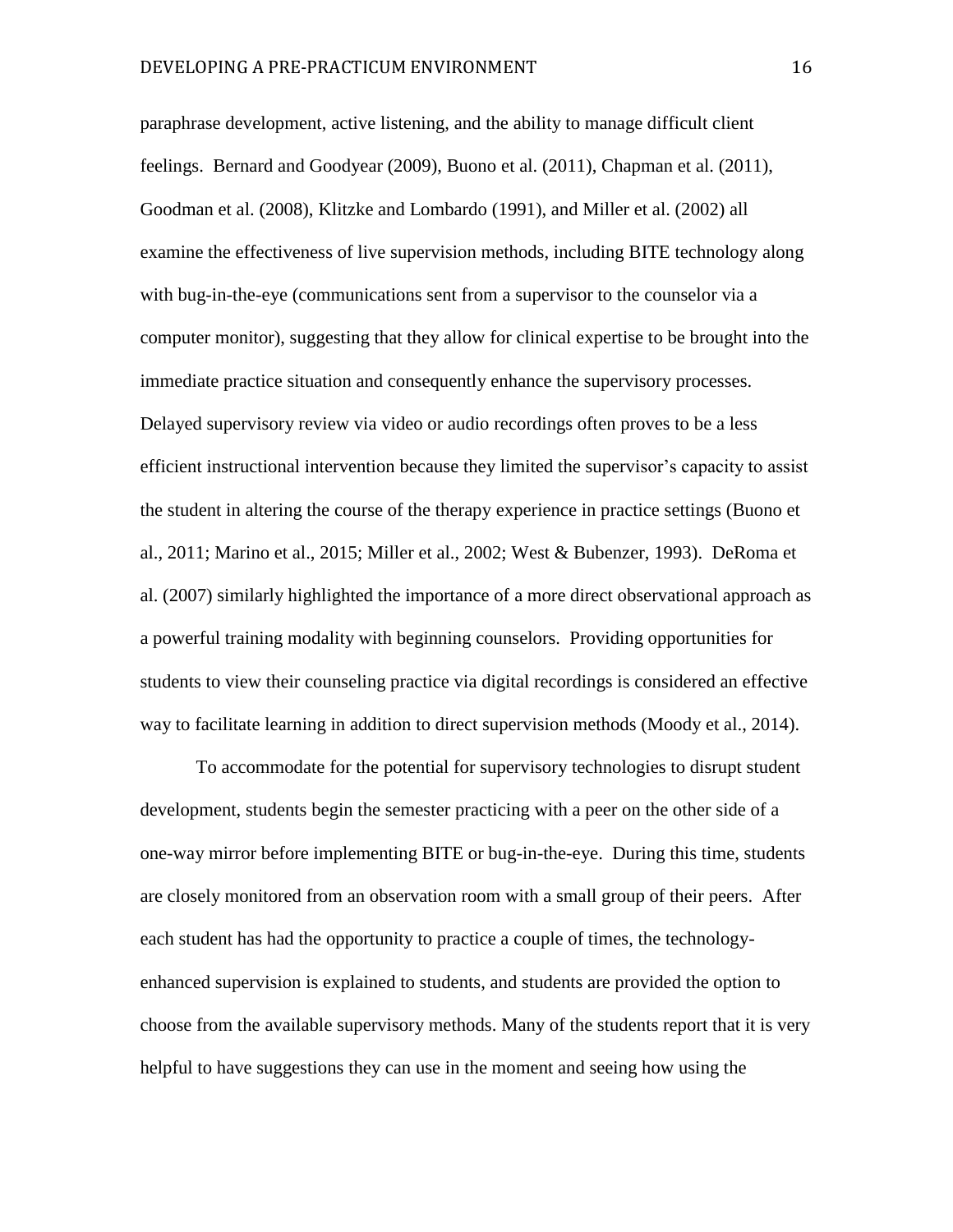suggestion can benefit the session. One of the primary purposes for providing live supervision to beginning counselors is to assist them in advancing their understanding of using a variety of therapeutic skills in a counseling setting and to help students accurately conceptualize client concerns (Marino et al., 2015).

It should be noted that additional technologies are being implemented in counselor education training clinics that include the LANDRO Play Analyzer (IRIS Technologies, 2006) and other software programs that afford faculty and students unique access to live sessions from remote locations as well as assists students in being able to conveniently access specific types of counseling skills for review and analysis. According to Lauka et al.'s (2014) review of counseling programs, nearly 40% of counseling training environments make use of LANDRO equipment. Due to the expense of this equipment, it has not been implemented in the training clinic at this time.

#### **Reflecting Teams**

The idea of "reflecting teams" comes from Tom Andersen's work (1991) with families in therapy. Initially, it involved the counselor and client(s) in a counseling room while a team of supervising professionals observed from the other side of a one-way mirror. At an agreed upon time, the team would change places with the counselor and client(s) and report their observations while the counselor and client(s) listened from the other side of the mirror. Andersen contended that this could allow for multiple realities to be experienced at once, including the possibility for unique perspectives to emerge through dialogic processes.

In Chang's (2010) study regarding the implementation of reflecting teams in the classroom/supervisory environment for training family counselors, the reported results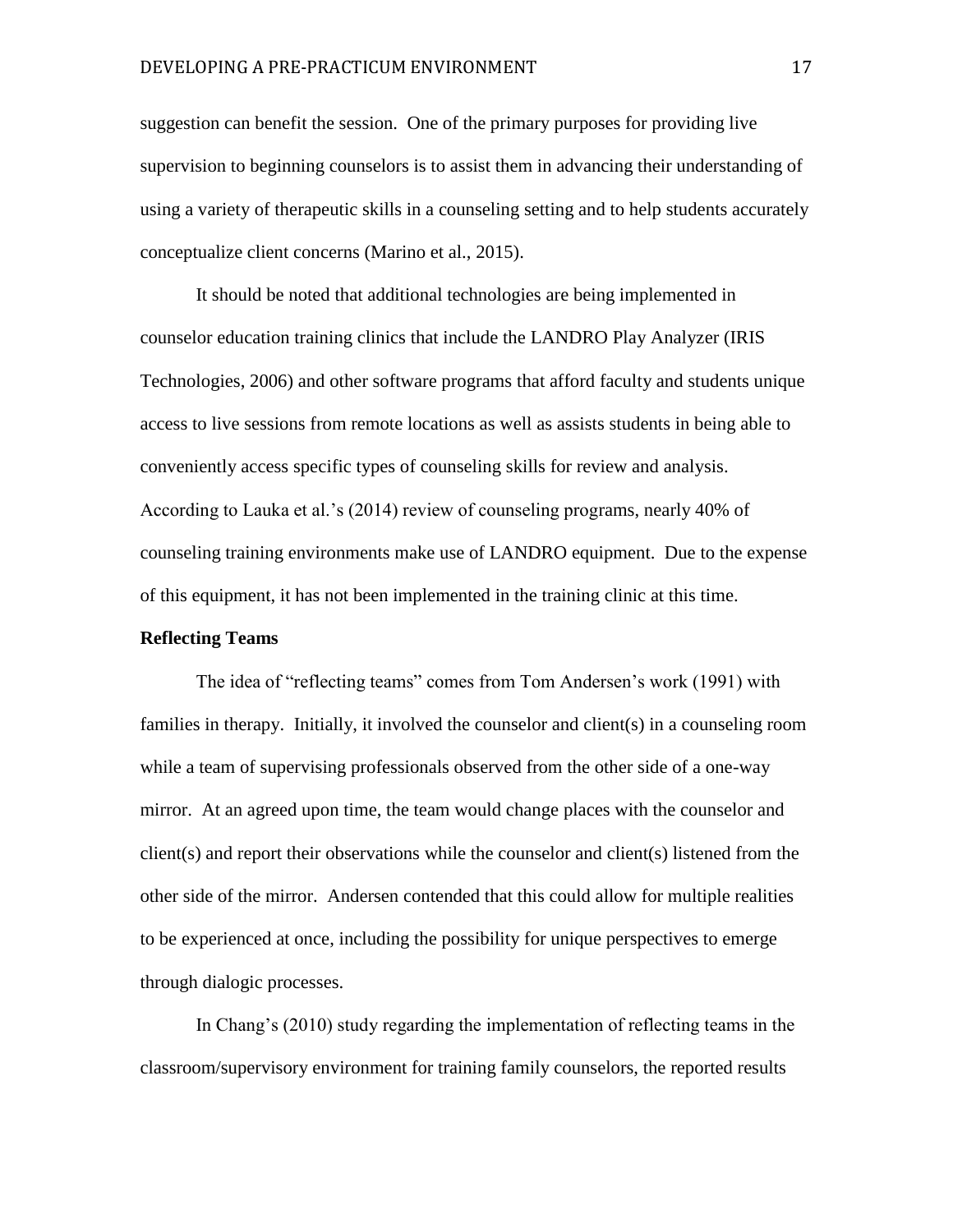were increased counselor self-efficacy and decreased anxiety for managing counselor developmental concerns. In Hawley's (2006) study, counseling students reported that reflecting teams were helpful in affirming the counseling student's use of a particular counseling skill and the perceived impact on the student-client. Additionally, the participant-students in this study explained that the reflecting team format of supervision provided them with an alternative way to conceptualize client concerns and aided both the practicing and observing counseling students in skill development. There are multiple studies that support the effectiveness of implementing reflecting teams into counselor training during early stages of student development (Buono et al., 2011; Griffith & Frieden, 2000; Landis & Young, 1994; Monk & Winslade, 2000; Moran et al., 1995; Woodside et al., 2007). The reflecting team approach in supervision can also aid with students that are resistant to corrective feedback by providing space in the feedback loop between sender(s) and recipient. The student can observe the feedback from an emotional distance without feeling compelled to provide an immediate response. The feedback is framed from a place of tentative curiosity, which can aid with its reception.

Reflecting teams have been a vital part of the educational process in the prepracticum experience. It can provide students with a unique educational forum to give and receive immediate feedback about their counseling performance with one another and encourages students to interact on a variety of levels of cognitive and interpersonal functioning (Landis & Young, 1994). It is imperative to thoroughly explain the implementation of the reflecting team for supervision purposes, prepare students how to participate and extend invitations beforehand.

#### **Process Group Experience**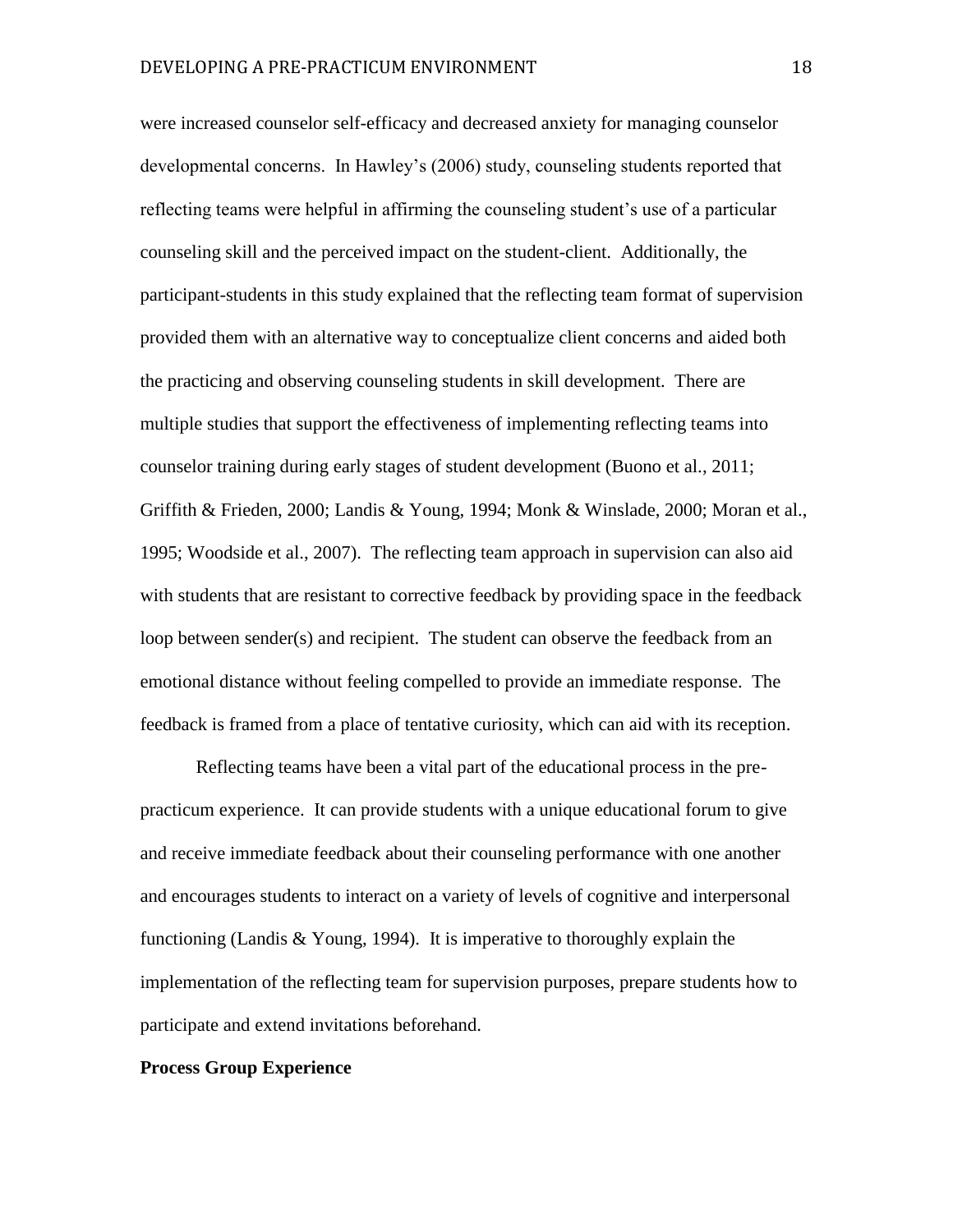The implementation of the process group experience was the outcome of a few factors after the first semester of teaching the laboratory skills course under its initial design. Students had provided me with formative feedback that they would like to have opportunities to get to know everyone in the class better and learn from others' counseling styles and not just the few peers in their practicing groups. Additionally, due to the fact that the program I teach in does not follow a cohort model, I noticed that many of the students that came through the program had difficulties connecting with their peers. Since the laboratory course is a required course for students entering the program, I wanted to provide an interpersonal opportunity for students to connect as a group and perhaps as a byproduct, could support one another throughout their shared educational journey. Finally, the development of the process group was also motivated by my pedagogical stance, which underlines the importance of giving students multiple contexts in which to learn and apply their knowledge in practice settings.

We developed the group experience that could afford all of the students enrolled in the course to learn vicariously from one another outside of the context of their smaller practicing groups. The model for these small process group experiences was based primarily on the work of Kline et al. (1997) and Shapiro and Gust (1974) and their research concerning the effects of counselor student participation in growth-oriented process groups during early training experiences.

The group was implemented after students had completed their first required video recordings. We divided the class into two work groups and placed the students with the stronger skill sets into the first practice group. The graduate student facilitated the group and after going over informed consent and confidentiality encouraged students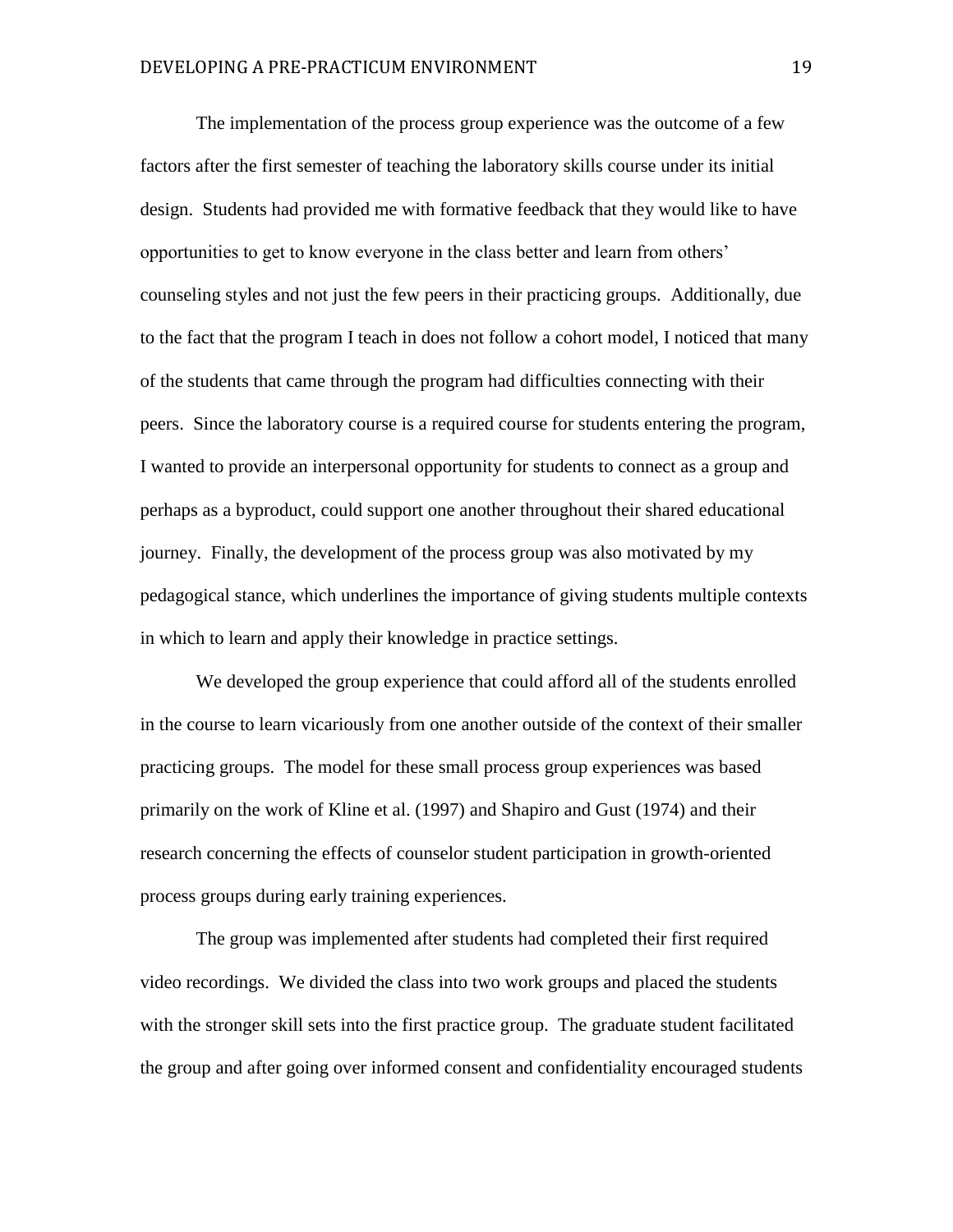to negotiate the hat of counselor and the hat of client in order to see the group experience as an opportunity to share personal information, receive support and connect in a meaningful manner with their peers, and to demonstrate the relationship-stage counseling skills under supervision. While the graduate student facilitated the group, I interacted with the other group who was observing from the other side of the mirror. The instructor takes on a dynamic supervisory role with the observation group by providing multiple examples of potential counseling skills that could be used or discuss the purposes of the group when members would intervene with nontherapeutic forms of self-disclosure. In addition, feedback is provided to the group leaders via bug-in-the-eye technology to enhance the group counseling experience. After an hour and a half, the class would go to break and then the observing group took their turn in the counseling room, while the group that initially went observed from behind the mirror. At the conclusion of the class, we processed the experience in the classroom for several minutes. There are many benefits to this form of counseling practice and supervision, including group cohesion, vicarious peer-learning, and increased confidence for implementing counseling skills in a therapeutic context.

Another important part of the small group experience was to monitor each student's interpersonal skillset due to the fact that the laboratory course also requires a specific level of interpersonal competence as outlined in the evaluative rubric used by the program to evaluate student progress. The group environment provides the instructor with additional data points from which to create a formative evaluation for each student.

In a study by Kline et al., (1997) it was found several positive outcomes for students that participated in unstructured group settings that emphasized feedback and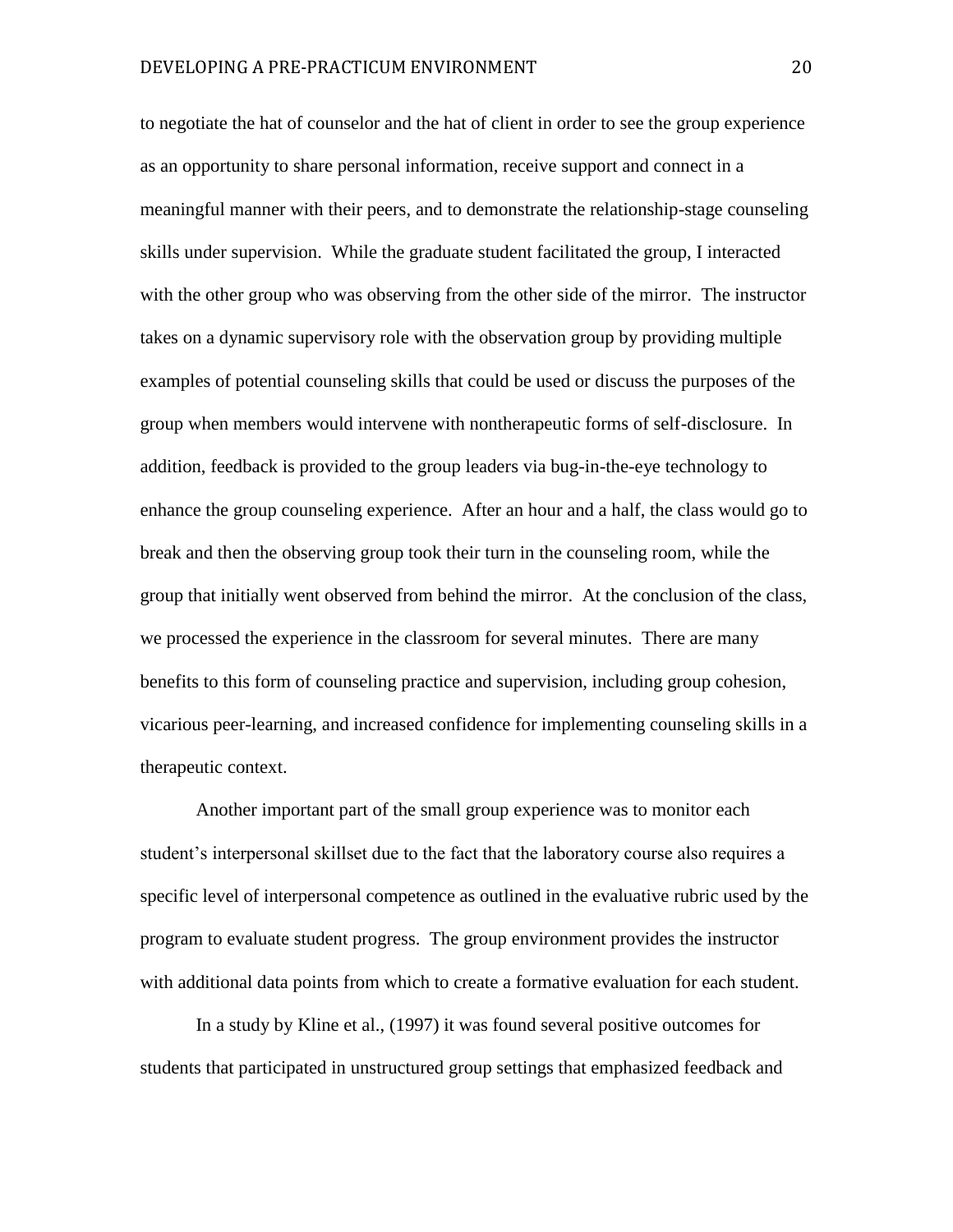relationship counseling skills, including: (a) increased awareness of the student's impact on others, (b) increased insight into personal issues, (c) emotional awareness, and (d) behavioral learning. Additionally, the participating students noted an increase in confidence in implementing the counseling skills in an interpersonal setting. Many of these benefits have also been noted as an adjunct to the group experience in the laboratory course.

#### **Summary**

In conclusion, I am excited about the continued development of this course. I enjoy interacting with students at the infancy stages of their development as they make decisions about how to engage (sometimes reluctantly) in the experiential, laboratory setting. I have found that students are constantly making decisions at the personal level (as the client) as well as the professional/developmental level (willingness to relate to someone in a therapeutic manner through the acquired skills in the course). The willingness to try on new skillsets and ways of relating to others is celebrated in an environment where making mistakes is an encouraged process. The pre-practicum laboratory has been and continues to be the most rewarding part of my journey as a counselor educator, and I am excited to envision how the construction of this course will continue to grow and shift as I work to remain responsive to the educational needs of beginning counselors.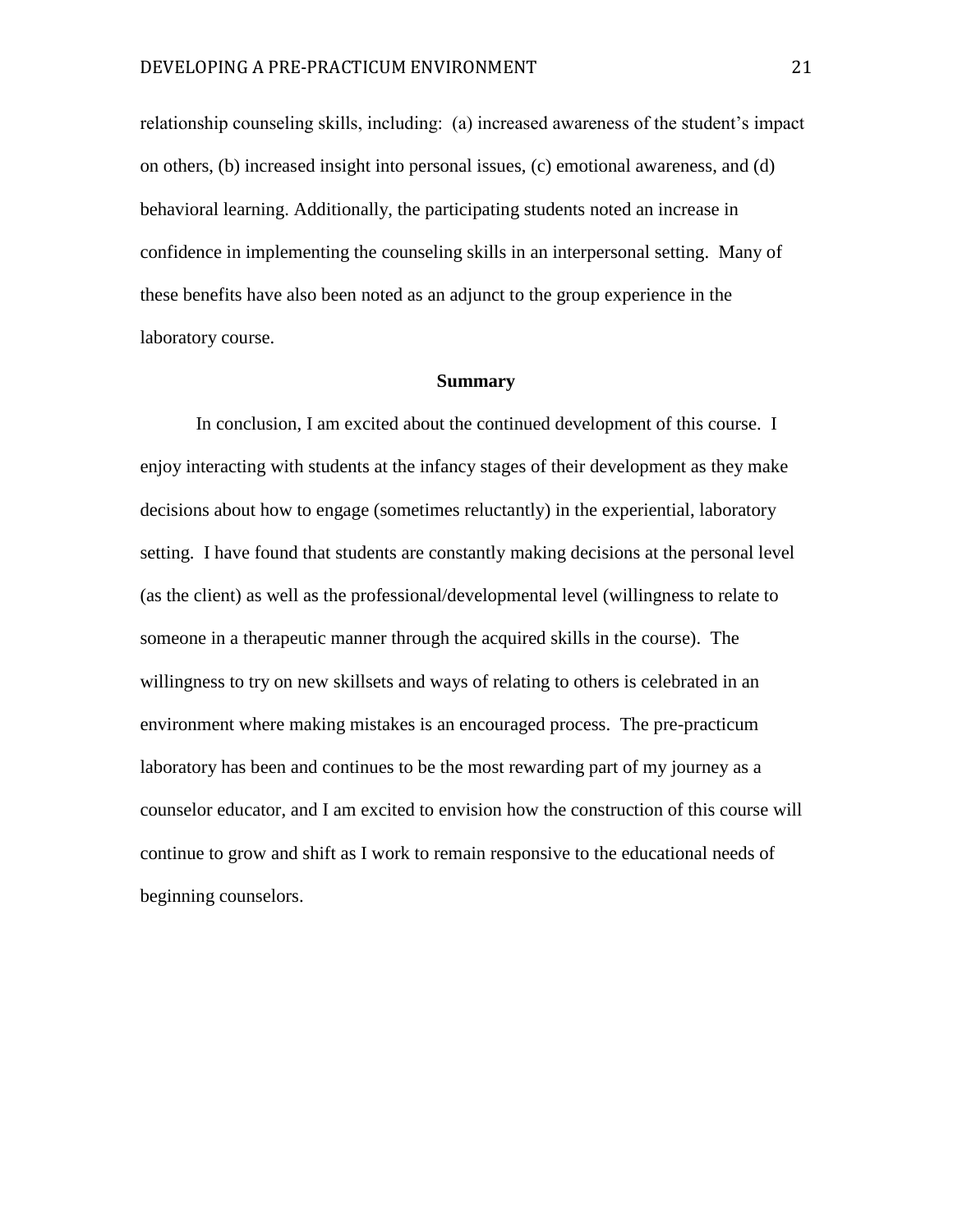#### References

American Counseling Association – Association for Counselor Education and Supervision Syllabus Clearinghouse (ACA-ACES). (2015). Helping relationship/Counseling techniques. In: ACA-ACES Syllabus Clearinghouse [http://www.counseling.org/knowledgecenter/clearinghouses/syllabusclearinghouse/]. Alexandria (VA): American Counseling Association. Available from: http://www.counseling.org.

- Andersen, T. (1991). *The reflecting team: Dialogues and dialogues about the dialogues.* New York: Norton.
- Bandura, A. (1977). Self-efficacy: Toward a unifying theory of behavior change. *Psychological Review, 84*, 191-215. [doi: 10.1037/0033-295X.84.2.191](https://doi.org/10.1037/0033-295X.84.2.191)

Bandura, A. (1997). *Self-efficacy: The exercise of control*. New York: Freeman.

- Barbee, P. W., Scherer, D., & Combs, D. C. (2003). Prepracticum service-learning: Examining the relationship with counselor self-efficacy and anxiety. *Counselor Education and Supervision, 43*, 108-119. [doi: 10.1002/j.1556-6978.2003.tb01835.x](https://doi.org/10.1002/j.1556-6978.2003.tb01835.x)
- Barnes, K. L. (2004). Applying self-efficacy theory to counselor training and supervision: A comparison of two approaches. *Counselor Education & Supervision, 44*, 56-69. [doi: 10.1002/j.1556-6978.2004.tb01860.x](https://doi.org/10.1002/j.1556-6978.2004.tb01860.x)
- Bernard, J. M., & Goodyear, R. K. (2009). *Fundamentals of clinical supervision* (4<sup>th</sup>) Ed.). Upper Saddle River, NJ: Pearson Education.
- Birk, J. M., & Mahalik, J. R. (1996). The influence of trainee conceptual level, trainee anxiety, and supervision evaluation on counselor developmental level. *The*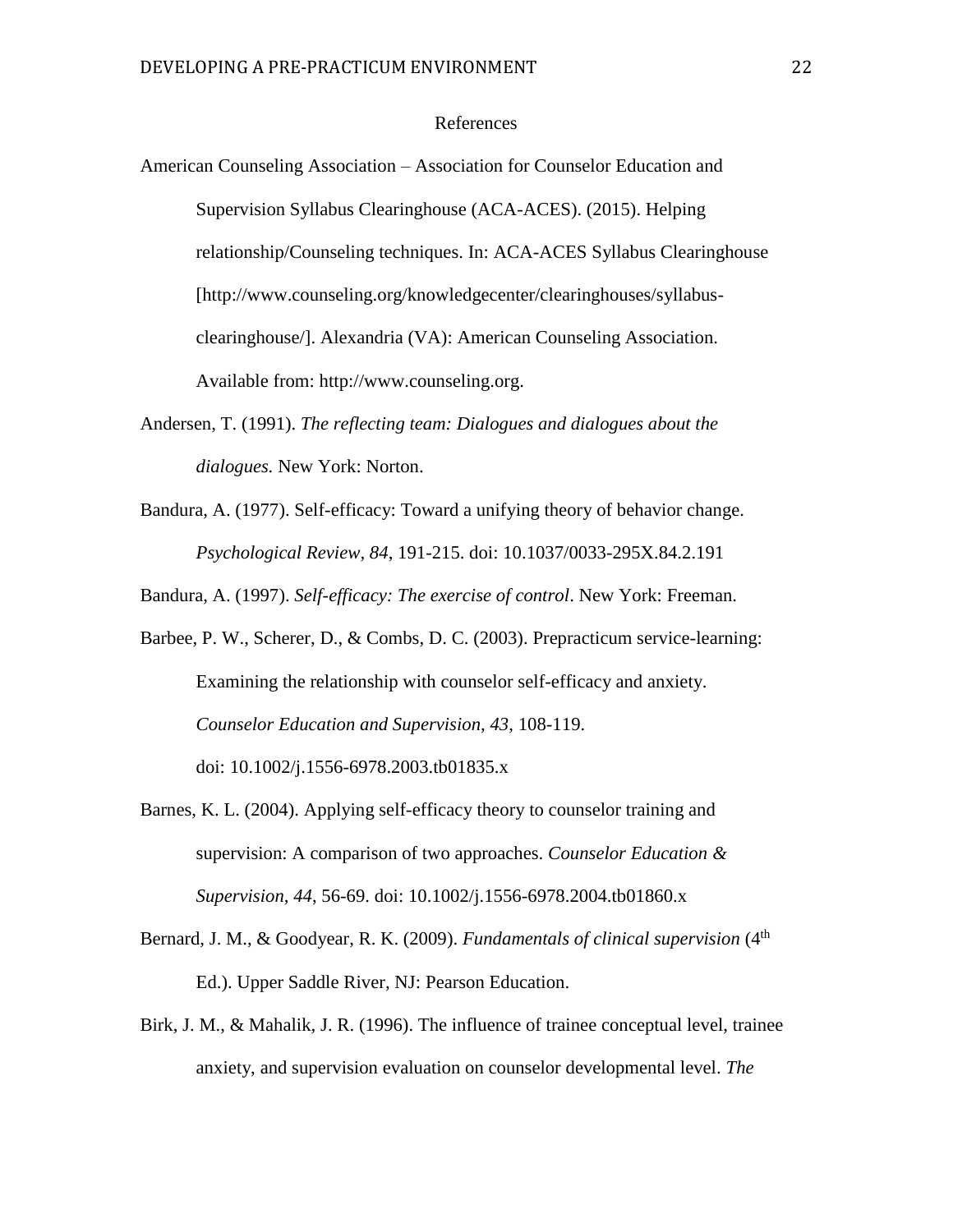*Clinical Supervisor, 14*(1), 123-137. [doi: 10.1300/J001v14n01\\_09](https://doi.org/10.1300/J001v14n01_09)

Bradley, C., & Fiorini, J. (1999). Evaluation of counseling practicum: National study of programs accredited by CACREP. *Counselor Education and Supervision, 39*, 111-119. [doi: 10.1002/j.1556-6978.1999.tb01222.x](https://doi.org/10.1002/j.1556-6978.1999.tb01222.x)

Buono, L. L., Uellendahl, G. E., Guth, L. J., & Dandeneau, C. J. (2011). The use of Technology in counselor education and supervision. In: G. McAuliffe & K. Erikesen (Eds.) *Handbook of Counselor Preparation: Constructivist, Developmental, and Experiential Approaches.* (377-392). Thousand Oaks, CA: SAGE Publications, Inc. [doi: 10.4135/9781452230498.n24](https://doi.org/10.4135/9781452230498.n24)

- Campbell, C. D. (2015). The daunting task of pre-practicum education and training. *Training and Education in Professional Psychology*, *9*(1), 1-4. [doi: 10.1037/tep0000082](https://doi.org/10.1037/tep0000082)
- Cashwell, T. H., & Dooley, K. (2001). The impact of supervision on counselor selfefficacy. *The Clinical Supervisor, 20*(1), 39-47. [doi: 10.1300/J001v20n01\\_03](https://doi.org/10.1300/J001v20n01_03)
- Chang, J. (2010). The reflecting team: A training method for family counselors. *The Family Journal, 18*(1), 36-44.

Chapman, R. A., Baker, S. B., Nassar-McMillan, S. C., & Gerler, E. R. (2011). Cybersupervision: Further examination of synchronous and asynchronous modalities in counseling practicum supervision. *Counselor Education and Supervision, 50*(5), 298-313. doi: [10.1002/j.1556-6978.2011.tb01917.x](https://doi.org/10.1002/j.1556-6978.2011.tb01917.x)

Costa, L. (1994). Reducing anxiety in live supervision. *Counselor Education and Supervision, 34*(1), 30-40. [doi. 10.1002/j.1556-6978.1994.tb00308.x](https://doi.org/10.1002/j.1556-6978.1994.tb00308.x)

Crawford, R. (1993). *Bug-in-the-ear revisited: Type of supervision directives,*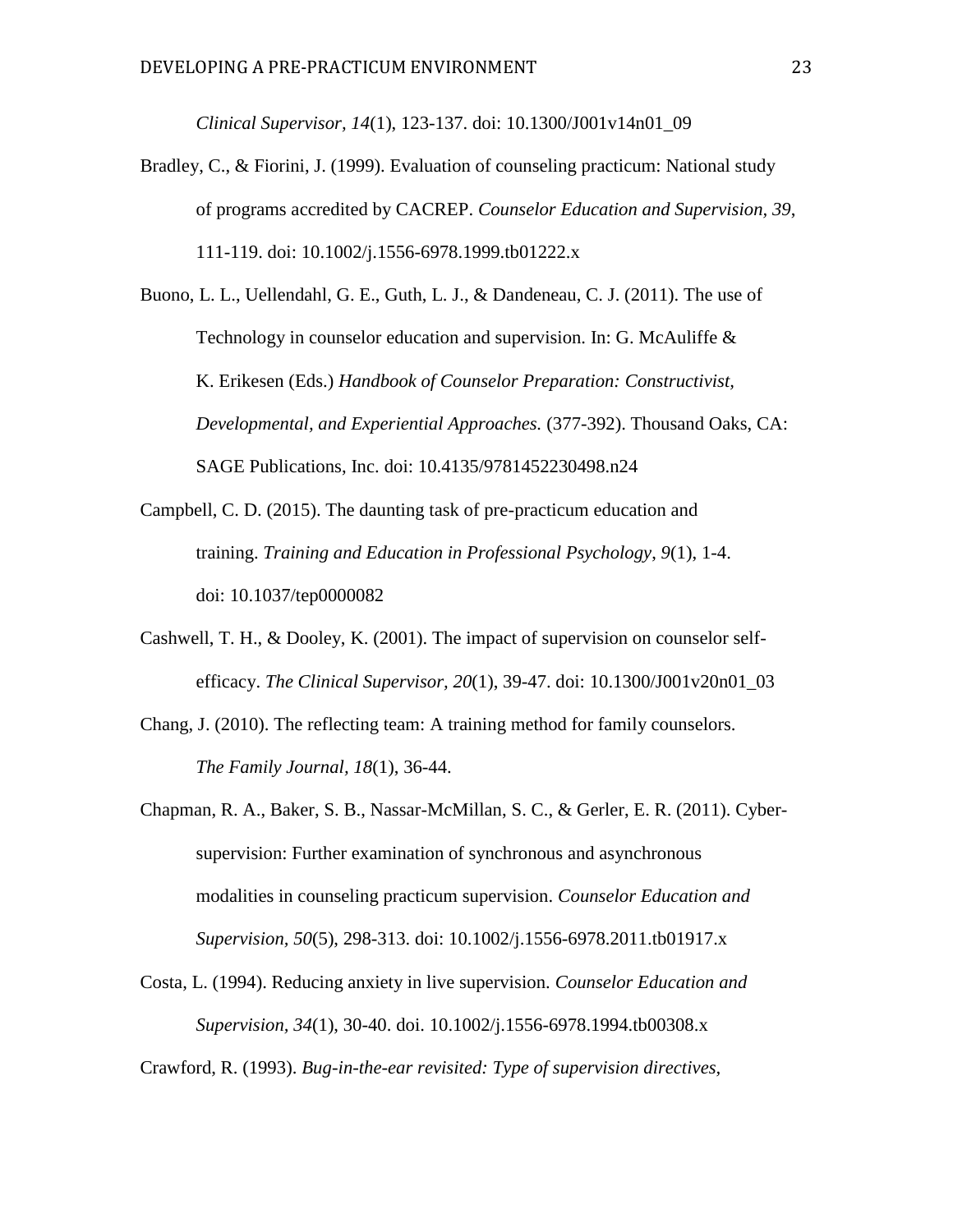*trainee CPI personality dimensions, and ratings of supervision effectiveness.* Unpublished doctoral dissertation, East Texas State University, Commerce, TX.

- Daniels, J. A., & Larson, L. M. (2001). The impact of performance feedback on counseling self-efficacy and counselor anxiety. *Counselor Education and Supervision, 41*, 120-130. [doi: 10.1002/j.1556-6978.2001.tb01276.x](https://doi.org/10.1002/j.1556-6978.2001.tb01276.x)
- DeRoma, V. M., Hickey, D. A., & Stanek, K. M. (2007). Methods of supervision in marriage and family therapist training: A brief report. *North American Journal of Psychology, 9*(3), 415-422.
- Fernando, D. M., & Hulse-Killacky, D. (2005). The relationship of supervisory styles to satisfaction with supervision and the perceived self-efficacy of master's-level counseling students. *Counselor Education & Supervision, 44,* 293-304. [doi: 10.1002/j.1556-6978.2005.tb01757.x](https://doi.org/10.1002/j.1556-6978.2005.tb01757.x)
- Folkes-Skinner, J., Elliott, R., & Wheeler, S. (2010). 'A baptism of fire': A qualitative investigation of a trainee counsellor's experience at the start of training. *Counselling and Psychotherapy Research, 10* (2), 83-92. [doi: 10.1080/14733141003750509](https://doi.org/10.1080/14733141003750509)
- Gallant, J. P., Thyer, B. A., & Bailey, J. S. (1991). Using bug-in-the-ear feedback in clinical supervision: Preliminary evaluations. *Research on Social Work Practice*, *1*(2), 175-187. [doi: 10.1177/104973159100100205](https://doi.org/10.1177/104973159100100205)
- Goodman, J., Brady, M. P., Duffy, M. L., Scott, J., & Pollard, N. E. (2008). The effects of "bug-in-ear" supervision on special education teachers' delivery of learn units. *Focus on Autism and Other Developmental Disabilities, 23* (4), 207-216.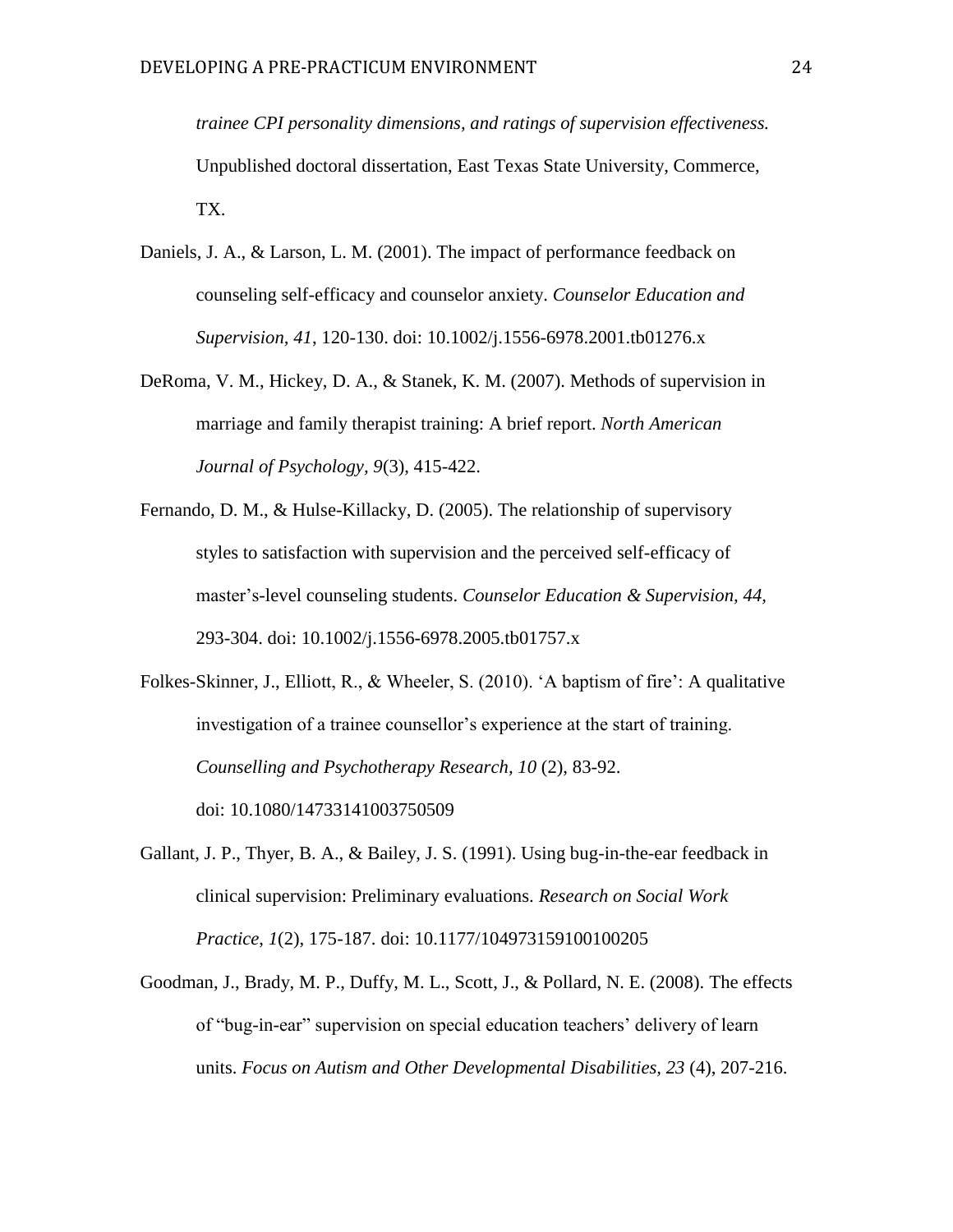[doi.org/10.1177/1088357608324713](https://doi.org/10.1177/1088357608324713)

- Griffith, B. A., & Frieden, G. (2000). Facilitating reflective thinking in counselor education. *Counselor Education and Supervision, 40*(2), 82-93. [doi: 10.1002/j.1556-6978.2000.tb01240.x](https://doi.org/10.1002/j.1556-6978.2000.tb01240.x)
- Hackney, H. L. (1971). Development of a pre-practicum counseling skills model. *Counselor Education and Supervision, 11*(2), 102-109. [doi: 10.1002/j.1556-6978.1971.tb01492.x](https://doi.org/10.1002/j.1556-6978.1971.tb01492.x)
- Hawley, L. D. (2006). Reflecting teams and microcounseling in beginning counselor training: Practice in collaboration. *Journal of Humanistic Counseling, Education and Development, 45,* 198-207. [doi: 10.1002/j.2161-1939.2006.tb00018.x](https://doi.org/10.1002/j.2161-1939.2006.tb00018.x)
- Hill, C. E., Sullivan, C., Knox, S., & Schlosser, L. Z. (2007). Becoming psychotherapists: Experiences of novice trainees in a beginning graduate class. *Psychotherapy Theory, Research, Practice, Training, 44*(4), 434-449. [doi: 10.1037/0033-3204.44.4.434](https://doi.org/10.1037/0033-3204.44.4.434)
- Howard, E. E., Inman, A. G., & Altman, A. N. (2006). Critical incidents among novice counselor trainees. *Counselor Education and Supervision, 46*, 88-102. [doi: 10.1002/j.1556-6978.2006.tb00015.x](https://doi.org/10.1002/j.1556-6978.2006.tb00015.x)
- Hubbs, D. L., & Brand, C. F. (2005). The paper mirror: Understanding reflective journaling. *Journal of Experiential Education, 28*(1), 60-71. [doi: 10.1177/105382590502800107](https://doi.org/10.1177/105382590502800107)
- IRIS Technologies. (2006). Landro. Retrieved from http://www.landro.com/.
- Johnson, E., Baker, S. B., Kiselica, M. S., & Thompson, E. C. (1989). Counseling self-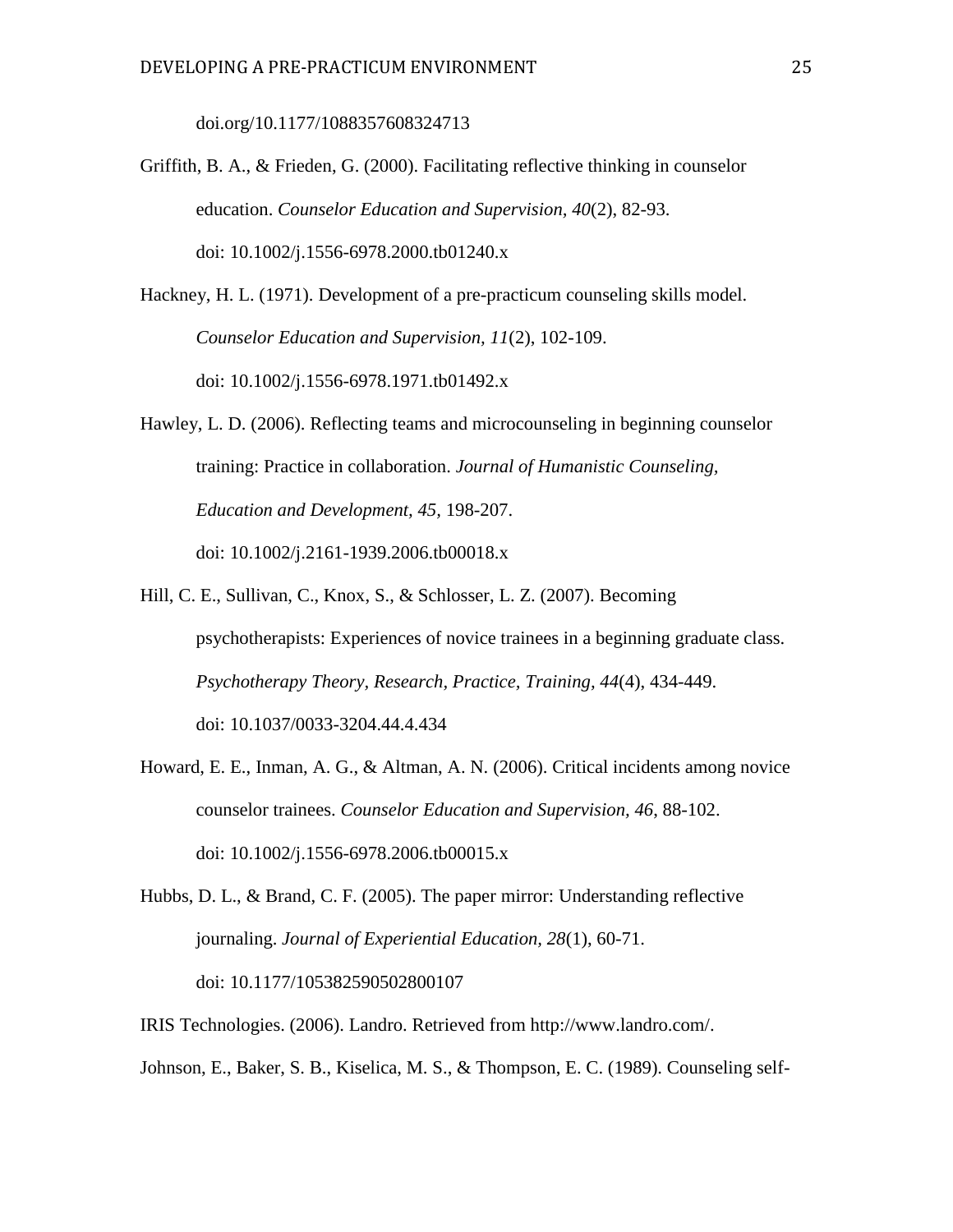efficacy and counseling competence in prepracticum training. *Counselor Education and Supervision, 28*(3), 205-218. [doi: 10.1002/j.1556-6978.1989.tb01109.x](https://doi.org/10.1002/j.1556-6978.1989.tb01109.x)

Jordan, K. (1999). Live supervision for beginning therapists in practicum: Crucial for quality counseling and avoiding litigation. *Family Therapy*, *26*(2), 81-86.

Jordan, K., & Kelly, W. E. (2004). Beginning practicum students' worries: A qualitative investigation. *Counseling and Clinical Psychology, 1* (2), 100-105.

- Jordan, K. (2006). Beginning supervisees/ identity: The importance of relationship variables and experience versus gender matches in the supervisee/supervisor interplay. *The Clinical Supervisor, 25* (1/2), 43-51.
- Jumper, S. A. (1999, August). Immediate feedback using the 'bug-in-the-ear' in counselor training: Implications for counseling self-efficacy, trainee anxiety and skill development. *Dissertation Abstracts International Section A*, *60*, 0347.
- Kagan, N. (1980). Influencing human interaction: Eighteen years with IPR. In A. K. Hess (Ed.), *Psychotherapysupervision: Theory, Research and Practice* (pp. 262-283). New York: Wiley.
- Kline, W. W., Falbaum, D. F., Pope, V. T., Hargraves, G., & Hundley, S. F. (1997). The significance of the group experience for students in counselor education: A preliminary naturalistic inquiry. *The Journal for Specialists in Group Work, 22* (3), 157-166.
- Klitzke, M. J., & Lombardo, T. (1991). A "bug-in-the-eye" can be better than a "bugin-the-ear." *Behavior Modification, 15*(1), 113-117.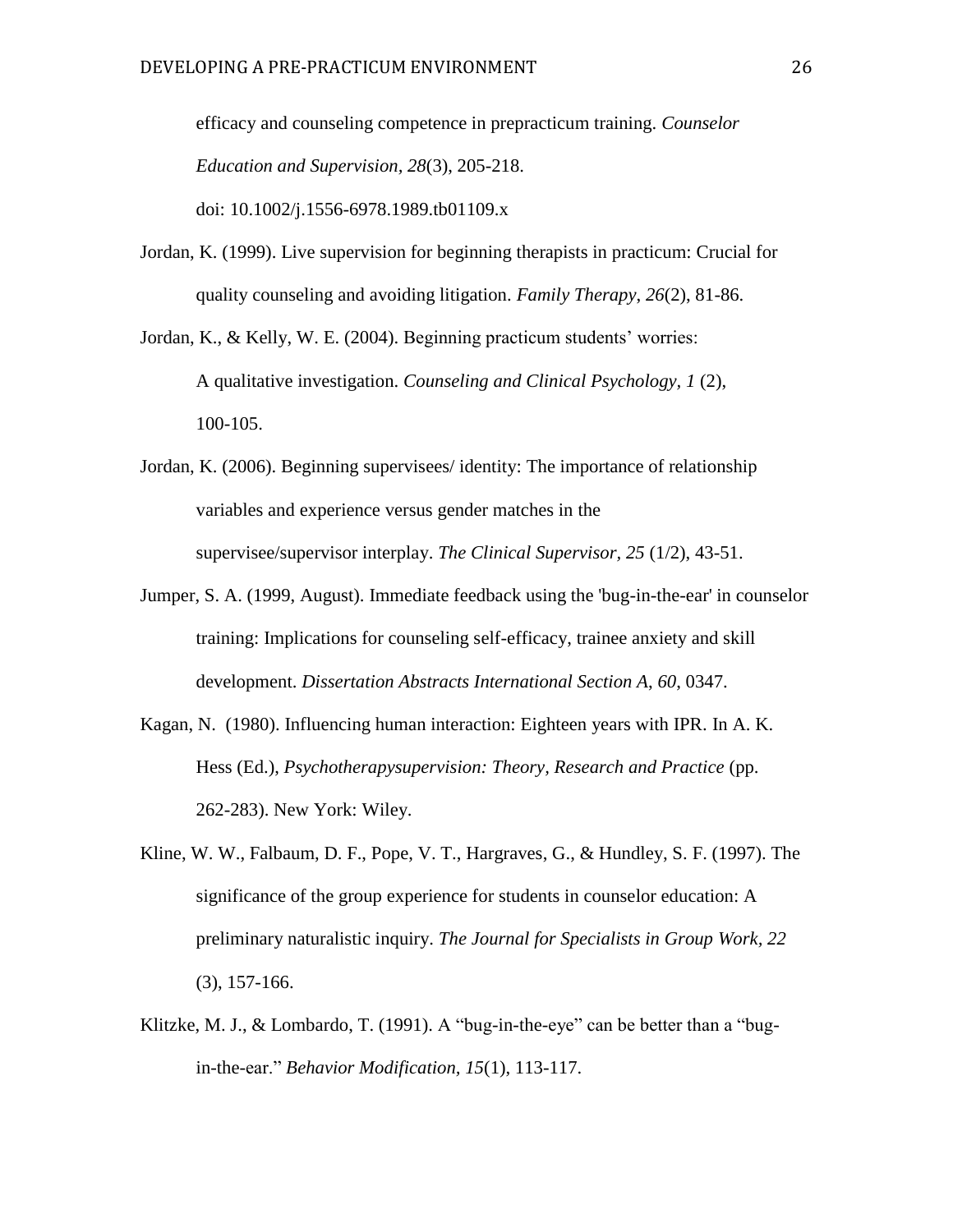doi.org/10.1177/01454455910151007

Landis, L. L., & Young, M. E. (1994). The reflecting team in counselor education. *Counselor Education and Supervision, 33*(3), 210-218. [doi: 10.1002/j.1556-6978.1994.tb00287.x](https://doi.org/10.1002/j.1556-6978.1994.tb00287.x)

Larson, L. M., Suzuki, L. A., Gillespie, K. N., Potenza, M. T., Bechtel, M. A., & Toulouse, A. L. (1992). Development and validation of the Counseling Self-Estimate Inventory. *Journal of Counseling Psychology, 39*, 105-120. [doi: 10.1037/0022-0167.39.1.105](https://doi.org/10.1037/0022-0167.39.1.105)

- Lauka, J. D., McCarthy, A. K., & Carter, D. A. (2014). A national survey on counseling training clinics in CACREP-Accredited programs. *Journal of Counseling Illinois, 3* (1), 5-16.
- MacCluskie, K. (2010). *Acquiring counseling skills: Integrating theory, multiculturalism, and self-awareness.* New Jersey: Pearson.

Marino, R. C., Fanzio-Griffith, L. J., Williams, J. M., David, J. C., & Esmaeili, A. N. (2015). The advanced use of technology to enhance personal and professional growth during the supervision process for graduate students in counselor education programs. *VISTAS Online,* (3)*,* 1-11. Retrieved from [https://www.counseling.org/docs/default-source/vistas/.](https://www.counseling.org/docs/default-source/vistas/)

Mariska, M. (2015). The client role in a pre-practicum counseling skills course. *The Journal of Counselor Preparation and Supervision, 7*(1). [doi: 10.7729/71.1067](http://dx.doi.org/10.7729/71.1067)

Mattox, R. J., & Hurt, D. J. (1992). Counselor pre-practicum: The impact of training in school counselor communication skills. *College Student Journal, 26*(1), 88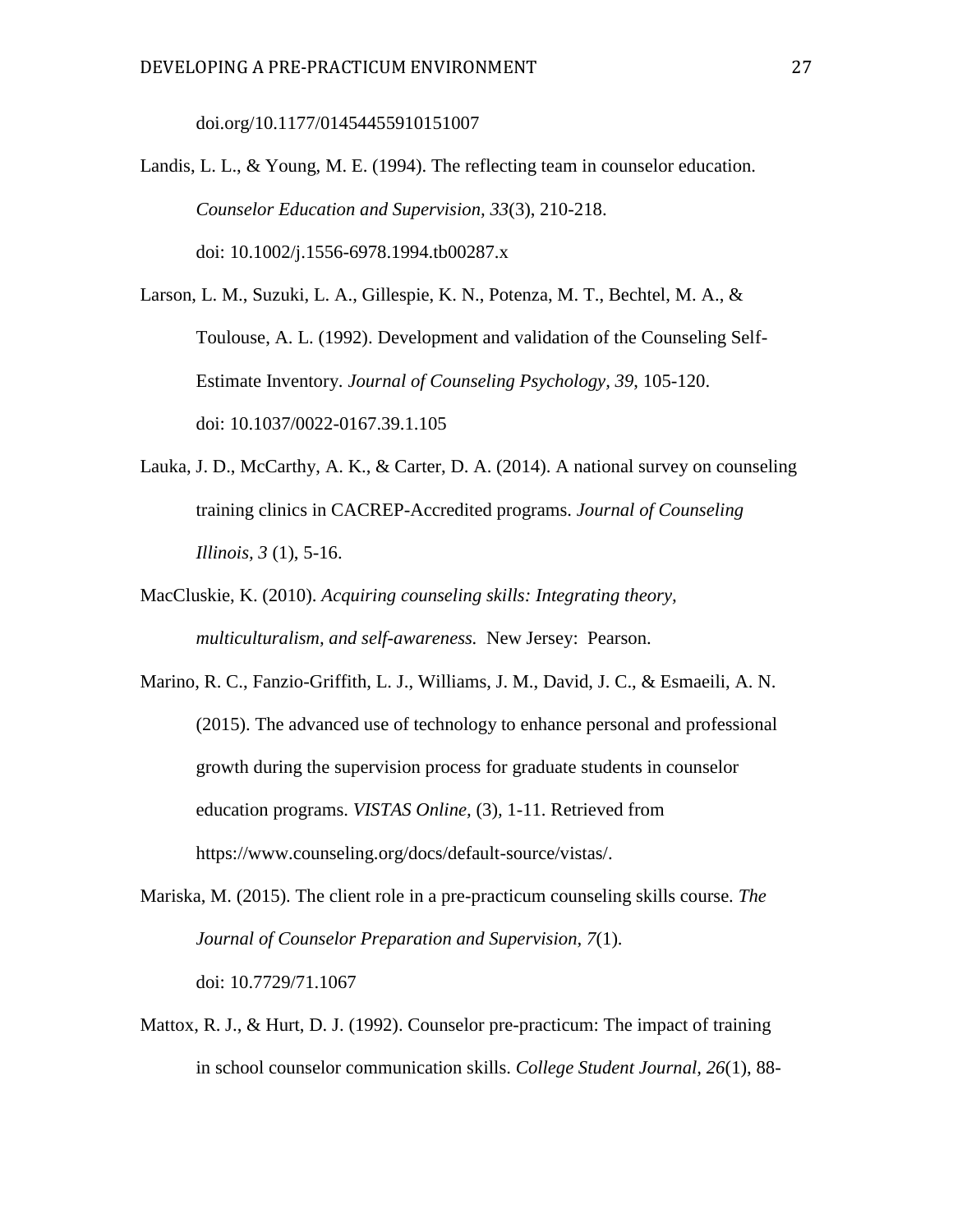92.

- Mauzey, E., Harris, M. B. C., & Trusty, J. (2001). Comparing the effects of live supervision interventions on novice trainee anxiety and anger. *The Clinical Supervisor, 19*(2), 109-122. [doi: 10.1300/J001v19n02\\_06](https://doi.org/10.1300/J001v19n02_06)
- Miller, K. L., Miller, S. M., & Evans, W. J. (2002). Computer-assisted live supervision in college counseling centers. *Journal of College Counseling*, *5*(2), 187-192. [doi: 10.1002/j.2161-1882.2002.tb00221.x](https://doi.org/10.1002/j.2161-1882.2002.tb00221.x)
- Moody, S., Kostohryz, K., & Vereen, L. (2014). Authentically engaged learning through live supervision: A phenomenological study. *Counselor Education & Supervision, 53*(1), 19-33. [doi: 10.1002/j.1556-6978.2014.00046.x](https://doi.org/10.1002/j.1556-6978.2014.00046.x)
- Monk, G., & Winslade, J. (2000). The use of reflecting teams in counselor education and supervision. Paper presented at the Annual Meeting of the Western Association for Counselor Education and Supervision (LosGatos, CA, November 9-12, 2000).
- Moran, A., Brownlee, K., Gallant, P., Meyers, L., Farmer, F., & Taylor, S. (1995). The effectiveness of reflecting team supervision: A client's experience of receiving feedback from a distance. *Family Therapy*, *22*(1), 31-47.
- Ronnestad, M., & Skovholt, T. (1993). Supervision of beginning and advanced graduate students of counseling and psychotherapy. *Journal of Counseling and Development, 71*(2), 396-405. [doi: 10.1002/j.1556-6676.1993.tb02655.x](https://doi.org/10.1002/j.1556-6676.1993.tb02655.x)
- Schauer, A. H., Seymour, W. R., & Green, R. G. (1985). Effects of observation and evaluation on anxiety in beginning counselors: A social facilitation analysis. *Journal of Counseling and Development, 63*, 279-285.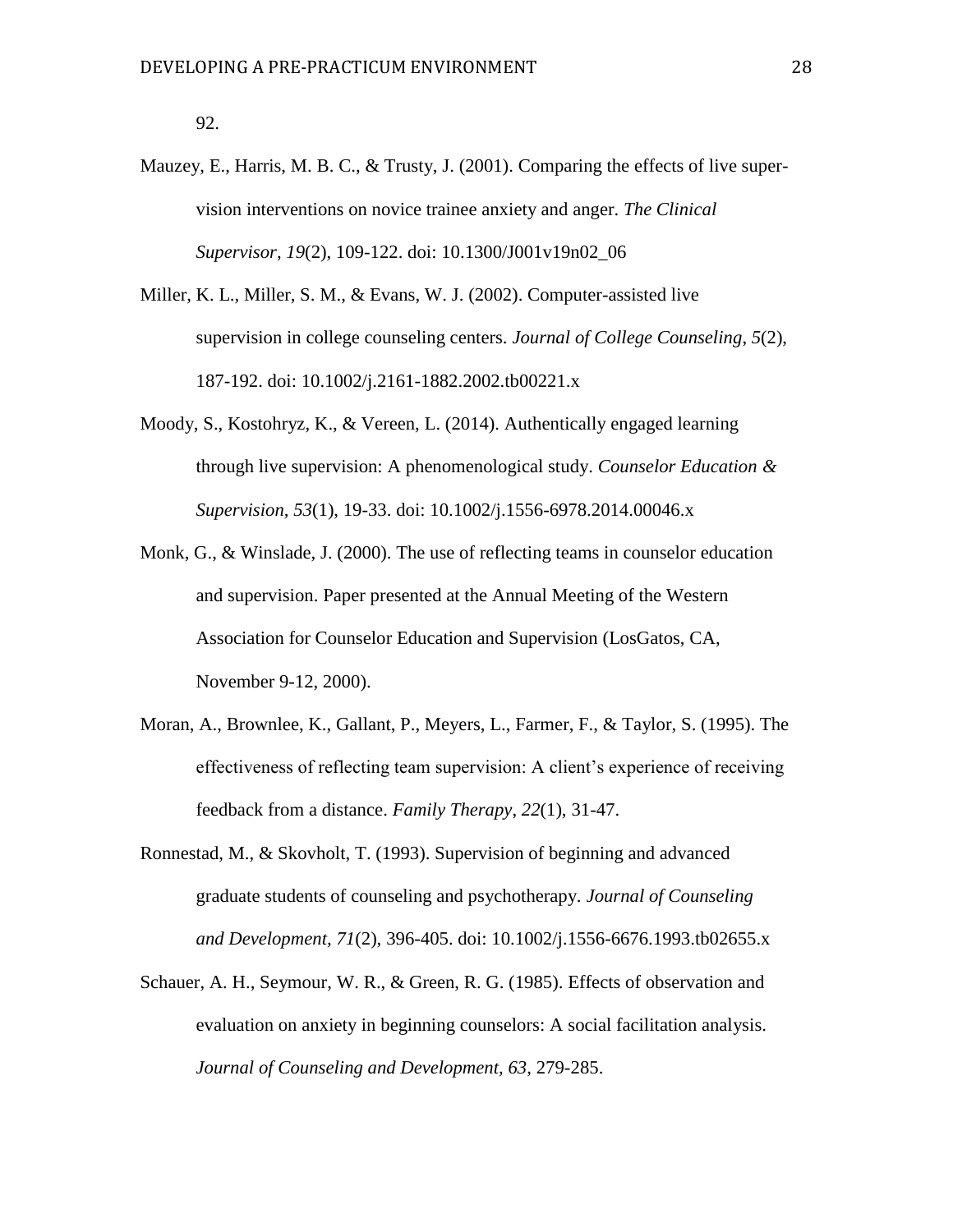[doi: 10.1002/j.1556-6676.1985.tb00659.x](https://doi.org/10.1002/j.1556-6676.1985.tb00659.x)

Shapiro, J. L., & Gust, T. (1974). Counselor training for facilitative human relationships. *Counselor Education and Supervision, 13*(3), 198-206. [doi: 10.1002/j.1556-6978.1974.tb01954.x](https://doi.org/10.1002/j.1556-6978.1974.tb01954.x)

Smith, R. C., Mead, D. E., & Kinsella, J. A. (1998). Direct supervision: Adding computer-assisted feedback and data capture to live supervision. *Journal of Marital and Family Therapy*, *24*(1), 113-125.

[doi: 10.1111/j.1752-0606.1998.tb01066.x](https://doi.org/10.1111/j.1752-0606.1998.tb01066.x)

- Spivack, J. D. (1972). Laboratory to classroom: The practical application of IPR in a master's level prepracticum counselor education program. *Counselor Education and Supervision, 12*(1), 3-16. doi: 10.1002/j.1556-6978.1972.tb01532.x
- Tang, M., Addison, K. D., LaSure-Bryant, D., Norman, R., O'Connell, W., & Stewart-Sicking, J. A. (2004). Factors that influence self-efficacy of counseling students: An exploratory study. *Counselor Education and Supervision, 44,* 70-80. doi: 10.1002/j.1556-6978.2004.tb01861.x
- West, J., & Bubenzer, D. (1993). Three supervision modalities for training marital and family counselors. *Counselor Education and Supervision, 33*(2), 127-138. [doi: 10.1002/j.1556-6978.1993.tb00275.x](https://doi.org/10.1002/j.1556-6978.1993.tb00275.x)
- Woodard, V. S., & Lin, Y. N. (1999). Designing a prepracticum for counselor education programs. *Counselor Education and Supervision, 39*(2), 134-144. [doi: 10.1002/j.1556-6978.1999.tb01224.x](https://doi.org/10.1002/j.1556-6978.1999.tb01224.x)

Woodside, M., Oberman, A. H., Cole, K. G., & Carruth, E. K. (2007). Learning to be a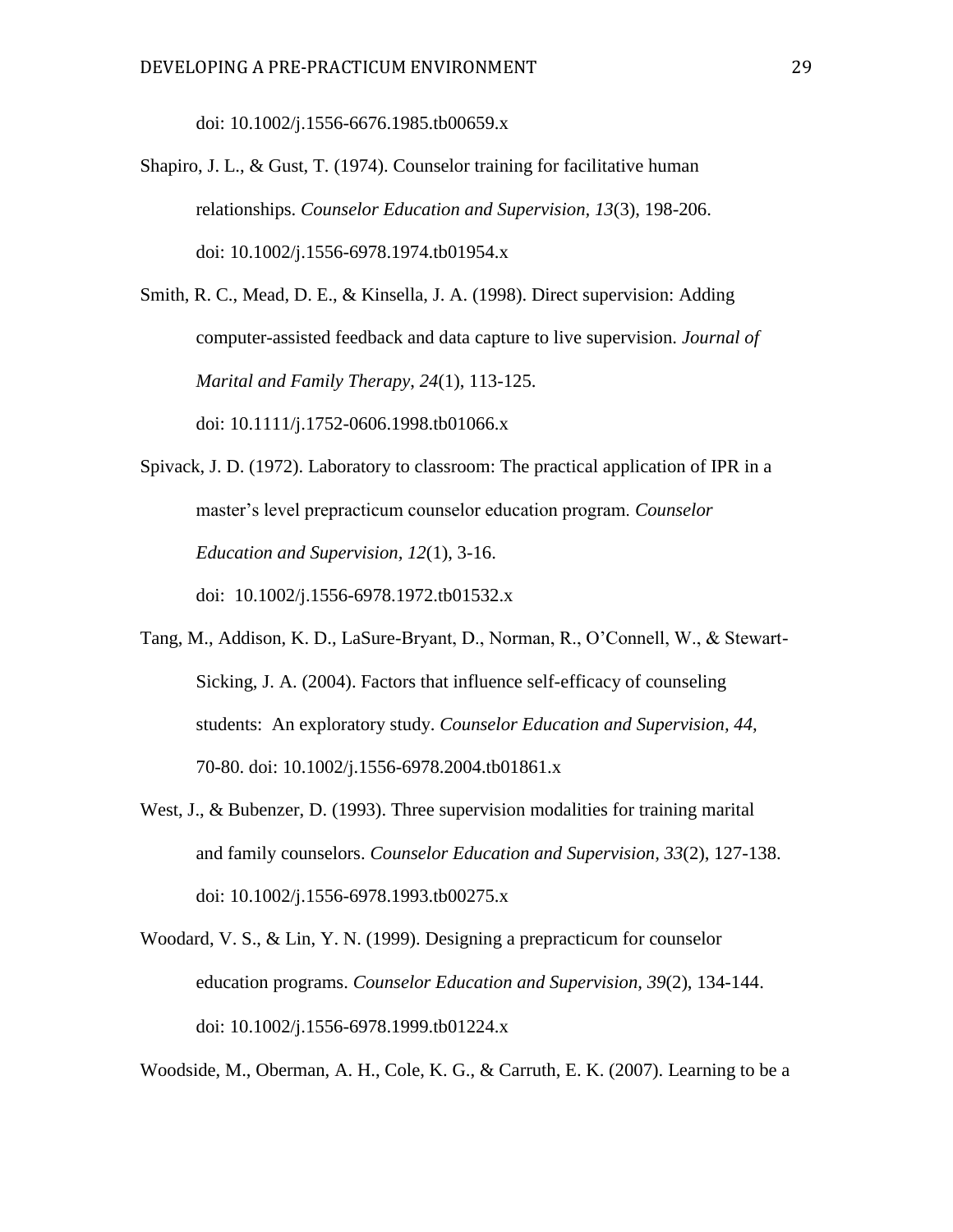counselor: A prepracticum point of view. *Counselor Education and* 

*Supervision, 47*, 14-28.